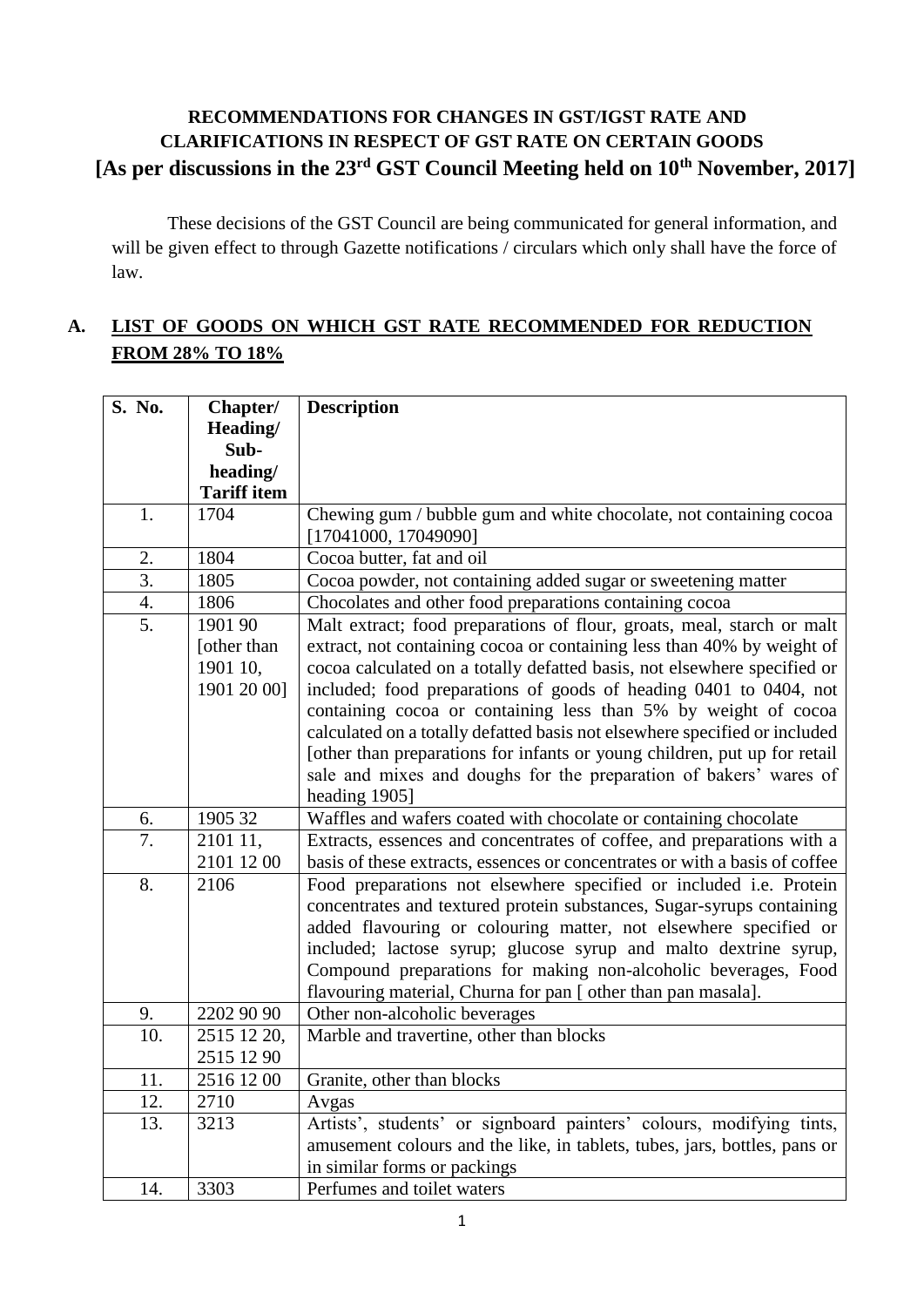| 15. | 3304         | Beauty or make-up preparations and preparations for the care of the skin     |
|-----|--------------|------------------------------------------------------------------------------|
|     |              | (other than medicaments), including sunscreen or sun tan preparations;       |
|     |              | manicure or pedicure preparations [other than kajal, Kumkum, Bindi,          |
|     |              | Sindur, Alta]                                                                |
| 16. | 3305         | Preparations for use on the hair [other than Hair oil].                      |
| 17. | 3306 [other] | Preparations for oral or dental hygiene, including and powders; yarn         |
|     | than 3306    | used to clean between the teeth (dental floss), in individual retail         |
|     | 10 10, 3306  | packages [other than dentifrices in powder or paste from (tooth powder       |
|     | 10 20]       | or toothpaste)]                                                              |
| 18. | 3307         | Pre-shave, shaving or after-shave preparations, personal deodorants,         |
|     |              | bath preparations, depilatories and other perfumery, cosmetic or toilet      |
|     |              | preparations, not elsewhere specified or included; prepared room             |
|     |              | deodorisers, whether or not perfumed or having disinfectant properties       |
|     |              | [other than odoriferous preparations which operate by burning,               |
|     |              | agarbattis, lobhan, dhoop batti, dhoop, sambhrani]                           |
| 19. | 3401 30      | Organic surface-active products and preparations for washing the skin,       |
|     |              | in the form of liquid or cream and put up for retail sale, whether or not    |
|     |              | containing soap; paper, wadding, felt and nonwovens, impregnated,            |
|     |              | coated or covered with soap or detergent                                     |
| 20. | 3402         | Organic surface-active agents (other than soap); surface-active              |
|     |              | preparations, washing preparations (including auxiliary washing              |
|     |              | preparations) and cleaning preparations, whether or not containing soap,     |
|     |              | other than those of heading 3401                                             |
| 21. | 3403         | Lubricating preparations (including cutting-oil preparations, bolt or nut    |
|     |              | release preparations, anti-rust or anti-corrosion preparations and mould     |
|     |              | release preparations, based on lubricants) and preparations of a kind        |
|     |              | used for the oil or grease treatment of textile materials, leather, furskins |
|     |              | or other materials, but excluding preparations containing, as basic          |
|     |              | constituents, 70% or more by weight of petroleum oils or of oils             |
|     |              | obtained from bituminous minerals                                            |
| 22. | 3405         | Polishes and creams, for footwear, furniture, floors, coachwork, glass or    |
|     |              | metal, scouring pastes and powders and similar preparations (whether         |
|     |              | or not in the form of paper, wadding, felt, nonwovens, cellular plastics     |
|     |              | or cellular rubber, impregnated, coated or covered with such                 |
|     |              | preparations), excluding waxes of heading 3404                               |
| 23. | 3602         | Prepared explosives, other than propellant powders; such as Industrial       |
|     |              | explosives                                                                   |
| 24. | 3604         | Fireworks, signalling flares, rain rockets, fog signals and other            |
|     |              | pyrotechnic articles                                                         |
| 25. | 3606         | Ferro-cerium and other pyrophoric alloys in all forms; articles of           |
|     |              | combustible materials as specified in Note 2 to this Chapter; such as        |
|     |              | liquid or liquefied-gas fuels in containers of a kind used for filling or    |
|     |              | refilling cigarette or similar lighters                                      |
| 26. | 3811         | Anti-knock preparations, oxidation inhibitors, gum inhibitors, viscosity     |
|     |              | improvers, anti-corrosive preparations and other prepared additives, for     |
|     |              | mineral oils (including gasoline) or for other liquids used for the same     |
|     |              | purposes as mineral oils                                                     |
| 27. | 3813         | Preparations and charges for fire-extinguishers; charged<br>fire-            |
|     |              | extinguishing grenades                                                       |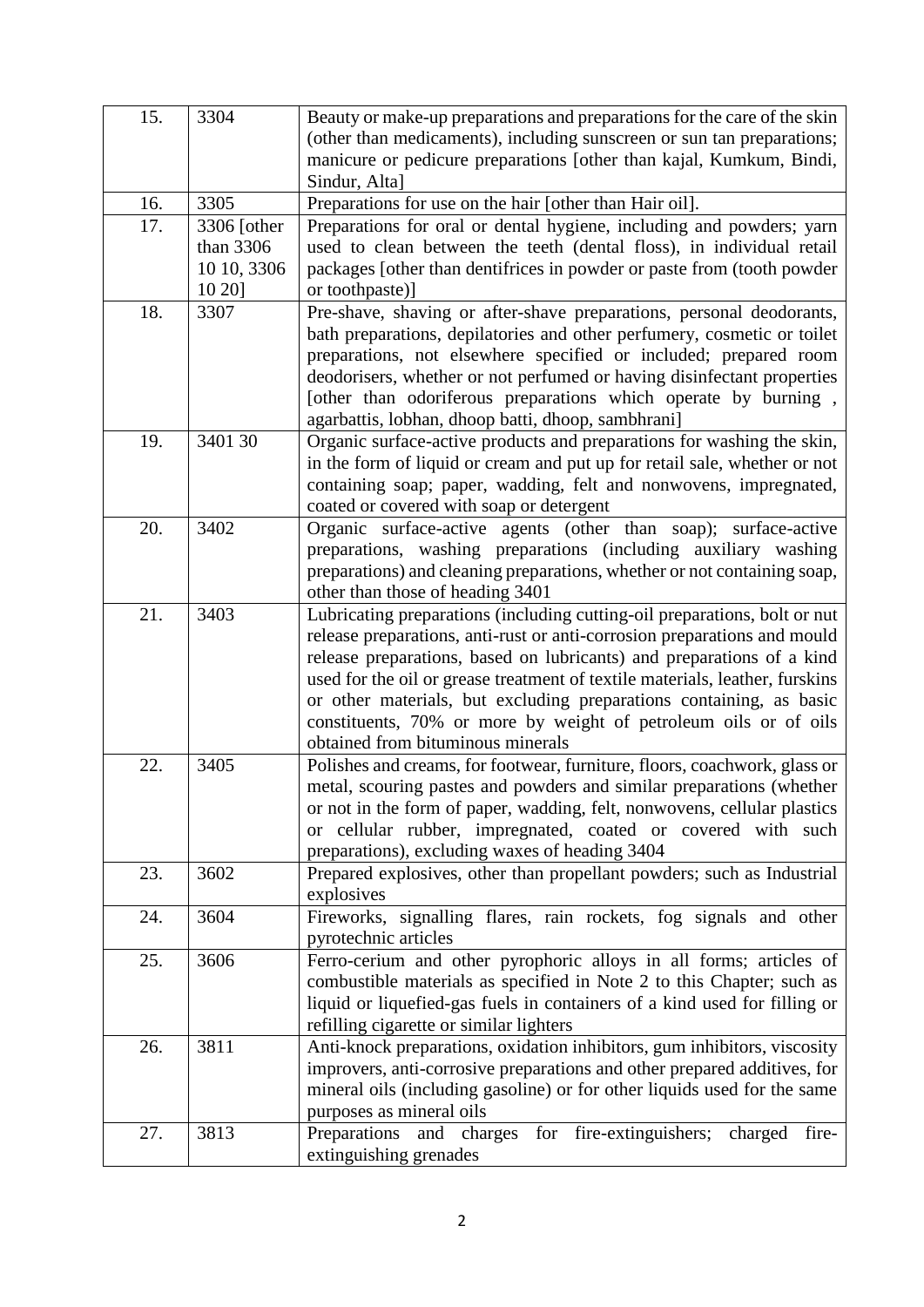| 28. | 3814        | Organic composite solvents and thinners, not elsewhere specified or<br>included; prepared paint or varnish removers                              |
|-----|-------------|--------------------------------------------------------------------------------------------------------------------------------------------------|
|     |             |                                                                                                                                                  |
| 29. | 3819        | Hydraulic brake fluids and other prepared liquids for hydraulic                                                                                  |
|     |             | transmission, not containing or containing less than 70% by weight of<br>petroleum oils or oils obtained from bituminous minerals                |
|     |             |                                                                                                                                                  |
| 30. | 3820        | Anti-freezing preparations and prepared de-icing fluids                                                                                          |
| 31. | 3918        | Floor coverings of plastics, whether or not self-adhesive, in rolls or in<br>form of tiles; wall or ceiling coverings of plastics                |
| 32. | 3922        | Baths, shower baths, sinks, wash basins, bidets, lavatory pans, seats and<br>covers, flushing cisterns and similar sanitary ware of plastics     |
| 33. | 3926 [other | Other articles of plastics and articles of other materials of headings 3901                                                                      |
|     | than 3926   | to 3914 [other than bangles of plastic, PVC Belt Conveyor, plastic                                                                               |
|     | 40 11, 3926 | beads, plastic tarpaulins, medical grade sterile disposable gloves, plastic                                                                      |
|     | 90 10]      | rain coats]                                                                                                                                      |
| 34. | 4013        | Inner tubes of rubber [other than of a kind used on/in bicycles, cycle-                                                                          |
|     |             | rickshaws and three wheeled powered cycle rickshaws; and Rear                                                                                    |
|     |             | Tractor tyre tubes]                                                                                                                              |
| 35. | 4016 [other | Other articles of vulcanised rubber other than hard rubber (other than                                                                           |
|     | than 4016   | erasers and rubber bands)                                                                                                                        |
|     | 92 00]      |                                                                                                                                                  |
| 36. | 4017        | Hard rubber (for example ebonite) in all forms, other than waste and                                                                             |
|     |             | scrap; articles of hard rubber                                                                                                                   |
| 37. | 4201        | Saddlery and harness for any animal (including traces, leads, knee pads,                                                                         |
|     |             | muzzles, saddle cloths, saddle bags, dog coats and the like), of any                                                                             |
|     |             | material                                                                                                                                         |
| 38. | 4202        | Trunks, suit-cases, vanity-cases, executive-cases, brief-cases, school                                                                           |
|     |             | satchels, spectacle cases, binocular cases, camera cases, musical                                                                                |
|     |             | instrument cases, gun cases, holsters and similar containers; travelling-                                                                        |
|     |             | bags, insulated food or beverages bags, toilet bags, rucksacks, handbags,                                                                        |
|     |             | shopping bags, wallets, purses, map-cases, cigarette-cases, tobacco                                                                              |
|     |             | pouches, tool bags, sports bags, bottle-cases, jewellery boxes, powder-                                                                          |
|     |             | boxes, cutlery cases and similar containers, of leather, of sheeting of                                                                          |
|     |             | plastics, of textile materials, of vulcanised fibre or of paperboard, or                                                                         |
|     |             | wholly or mainly covered with such materials or with paper [other than<br>school satchels and bags other than of leather or composition leather, |
|     |             | toilet cases, hand bags and shopping bags, of artificial plastic material,                                                                       |
|     |             | of cotton, or of jute, vanity bags, handbags of other materials excluding                                                                        |
|     |             | wicker work or basket work]                                                                                                                      |
| 39. | 4203        | Articles of apparel and clothing accessories, of leather or of composition                                                                       |
|     |             | leather                                                                                                                                          |
| 40. | 4205        | Other articles of leather or of composition leather                                                                                              |
| 41. | 4206        | Articles of gut (other than silk-worm gut), of goldbeater's skin, of                                                                             |
|     |             | bladders or of tendons                                                                                                                           |
| 42. | 4303        | Articles of apparel, clothing accessories and other articles of furskin                                                                          |
| 43. | 4304        | Articles of artificial fur                                                                                                                       |
| 44. | 4410        | Particle board, Oriented Strand Board (OSB) and similar board (for                                                                               |
|     |             | example, wafer board) of wood or other ligneous materials, whether or                                                                            |
|     |             | not agglomerated with resins or other organic binding substances, other                                                                          |
|     |             | than specified boards                                                                                                                            |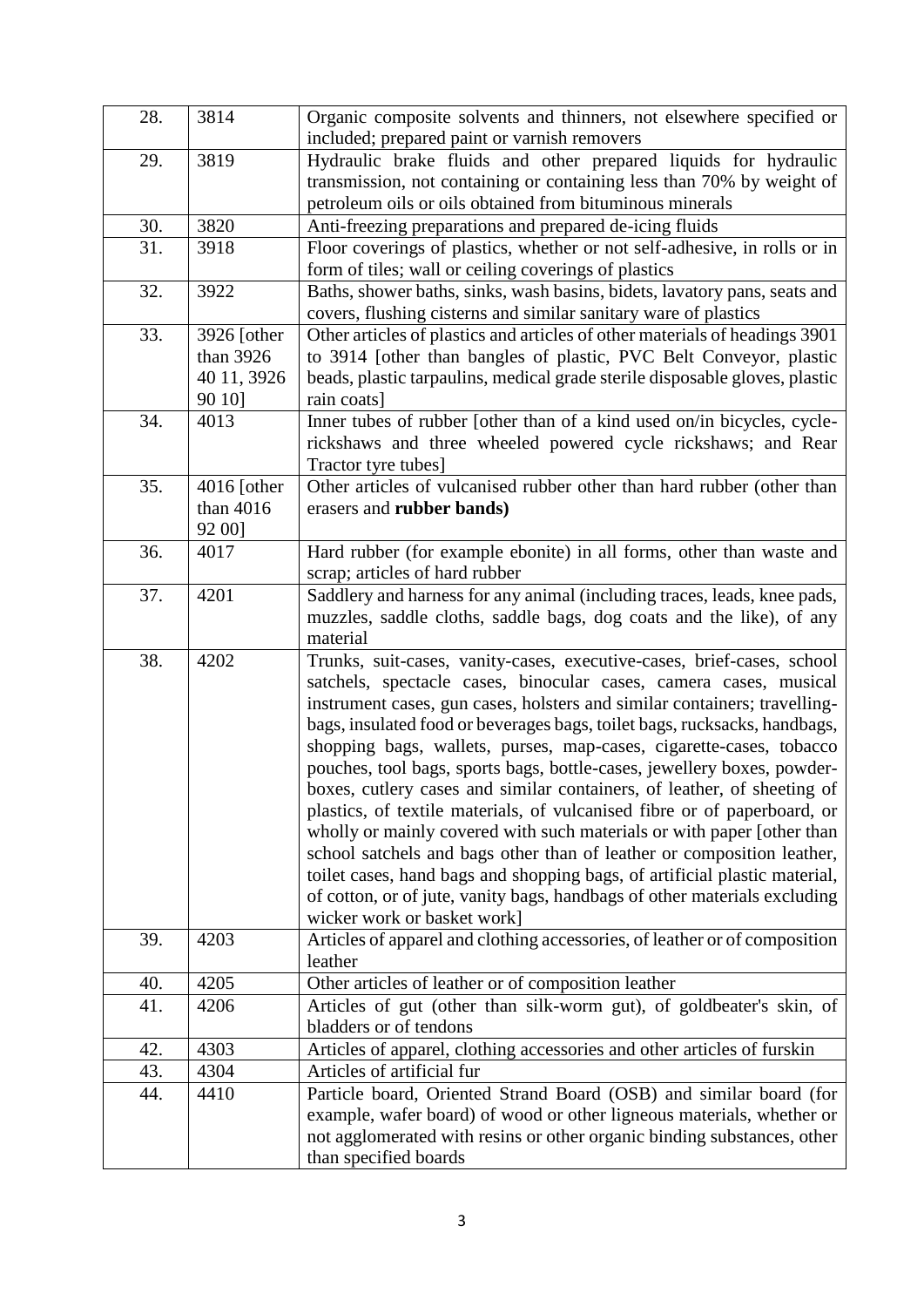| 45. | 4411 | Fibre board of wood or other ligneous materials, whether or not bonded                     |
|-----|------|--------------------------------------------------------------------------------------------|
|     |      | with resins or other organic substances, other than specified boards                       |
| 46. | 4412 | Plywood, veneered panels and similar laminated wood                                        |
| 47. | 4413 | Densified wood, in blocks, plates, strips, or profile shapes                               |
| 48. | 4414 | Wooden frames for paintings, photographs, mirrors or similar objects                       |
| 49. | 4418 | Builders' joinery and carpentry of wood, including cellular wood                           |
|     |      | panels, assembled flooring panels, shingles and shakes                                     |
| 50. | 4421 | Wood paving blocks, articles of densified wood not elsewhere included                      |
|     |      | or specified, Parts of domestic decorative articles used as tableware and                  |
|     |      | kitchenware                                                                                |
| 51. | 4814 | Wall paper and similar wall coverings; window transparencies of paper                      |
| 52. | 6702 | Artificial flowers, foliage and fruit and parts thereof; articles made of                  |
|     |      | artificial flowers, foliage or fruit                                                       |
| 53. | 6703 | Wool or other animal hair or other textile materials, prepared for use in                  |
|     |      | making wigs or the like                                                                    |
| 54. | 6704 | Wigs, false beards, eyebrows and eyelashes, switches and the like, of                      |
|     |      | human or animal hair or of textile materials; articles of human hair not                   |
|     |      | elsewhere specified or included                                                            |
| 55. | 6801 | Setts, curbstones and flagstones, of natural stone (except slate)                          |
| 56. | 6802 | All goods of marble and granite [other than Statues, statuettes,                           |
|     |      | pedestals; high or low reliefs, crosses, figure of animal, bowls, vases,                   |
|     |      | cups, cachou, boxes, writing sets, ashtrays, paper weights, artificial fruit               |
|     |      | and foliage etc., other ornamental goods essentially of stones;]                           |
| 57. | 6803 | Worked slate and articles of slate or of agglomerated slate                                |
| 58. | 6807 | Articles of asphalt or of similar material (for example, petroleum                         |
|     |      | bitumen or coal tar pitch)                                                                 |
| 59. | 6808 | Panels, boards, tiles, blocks and similar articles of vegetable fibre, of                  |
|     |      | straw or of shavings, chips, particles, sawdust or other waste, of wood,                   |
|     |      | agglomerated with cement, plaster or other mineral binders                                 |
| 60. | 6809 | Articles of plaster or of compositions based on plaster; such as Boards,                   |
|     |      | sheets, panels, tiles and similar articles, not ornamented                                 |
| 61. | 6810 | Articles of cement, of concrete or of artificial stone, whether or not                     |
|     |      | reinforced; such as Tiles, flagstones, bricks and similar articles,                        |
|     |      | Building blocks and bricks, Cement bricks, Prefabricated structural                        |
|     |      | components for Building or civil engineering, Prefabricated structural                     |
|     |      | components for building or civil engineering                                               |
| 62. | 6812 | Fabricated asbestos fibres; mixtures with a basis of asbestos or with a                    |
|     |      | basis of asbestos and magnesium carbonate; articles of such mixtures or                    |
|     |      | of asbestos (for example, thread, woven fabric, clothing, headgear,                        |
|     |      | footwear, gaskets), whether or not reinforced, other than goods of                         |
|     |      | heading $6811$ or $6813$                                                                   |
| 63. | 6813 | Friction material and articles thereof (for example, sheets, rolls, strips,                |
|     |      | segments, discs, washers, pads), not mounted, for brakes, for clutches                     |
|     |      | or the like, with a basis of asbestos, of other mineral substances or of                   |
|     |      | cellulose, whether or not combined with textiles or other materials                        |
| 64. | 6814 | Worked mica and articles of mica, including agglomerated or                                |
|     |      | reconstituted mica, whether or not on a support of paper, paperboard or<br>other materials |
| 65. | 6815 | Articles of stone or of other mineral substances (including carbon fibres,                 |
|     |      | articles of carbon fibres and articles of peat), not elsewhere specified or                |
|     |      |                                                                                            |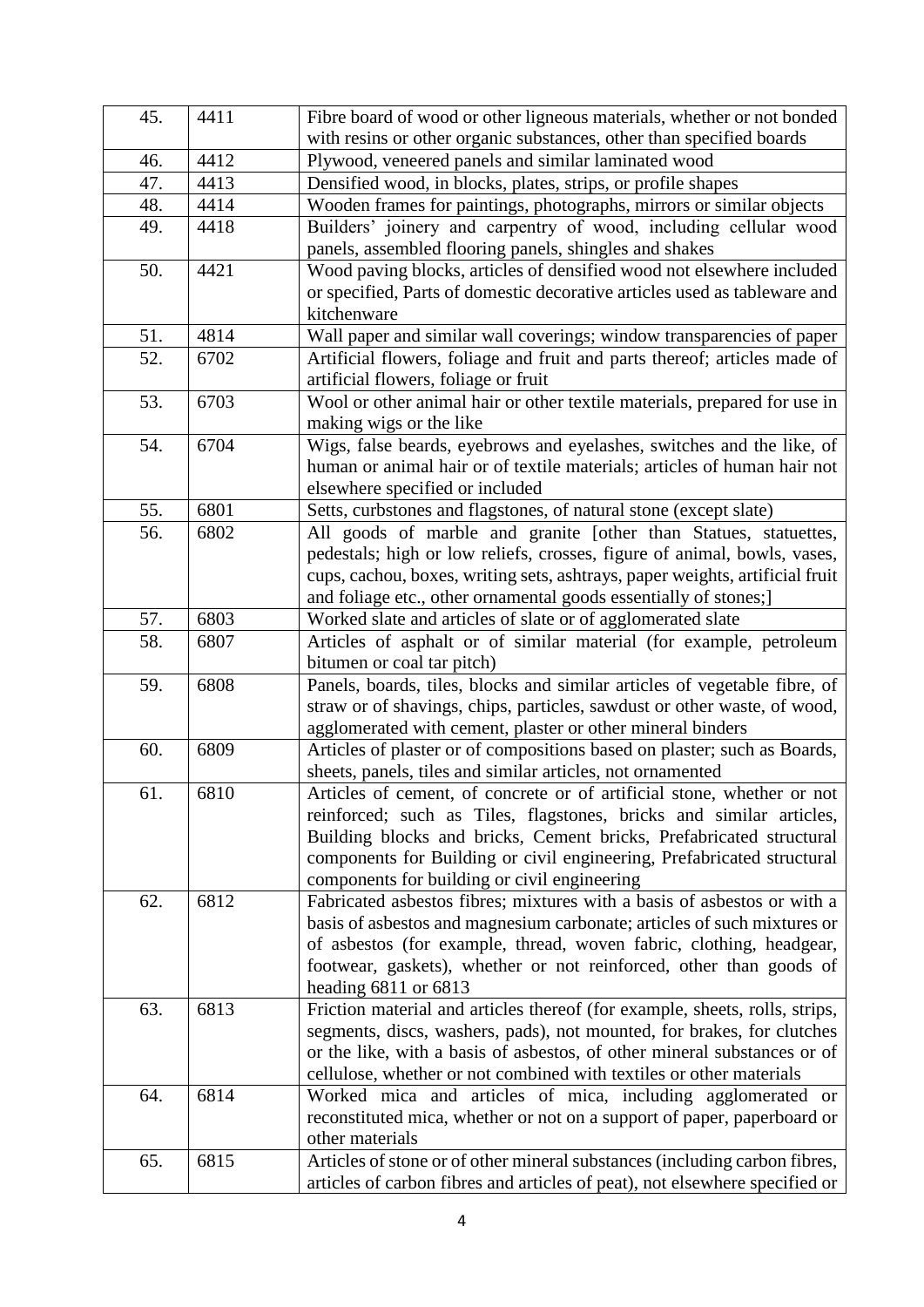|     |            | included [other than fly ash bricks, fly ash blocks and fly ash aggregate                                                                |
|-----|------------|------------------------------------------------------------------------------------------------------------------------------------------|
|     |            | with 90% or more fly ash content]                                                                                                        |
| 66. | 6901       | Blocks, tiles and other ceramic goods of siliceous fossil meals (for                                                                     |
|     |            | example, kieselguhr, tripolite or diatomite) or of similar siliceous earths                                                              |
| 67. | 6904       | Ceramic flooring blocks, support or filler tiles and the like                                                                            |
| 68. | 6905       | Chimney-pots, cowls, chimney liners, architectural ornaments and other                                                                   |
|     |            | ceramic constructional goods                                                                                                             |
| 69. | 6906       | Ceramic pipes, conduits, guttering and pipe fittings                                                                                     |
| 70. | 6907       | Ceramic flags and paving, hearth or wall tiles; ceramic mosaic cubes                                                                     |
| 71. | 6909       | and the like, whether or not on a backing; finishing ceramics<br>Ceramic wares for laboratory, chemical or other technical uses; ceramic |
|     |            | troughs, tubs and similar receptacles of a kind used in agriculture                                                                      |
| 72. | 6910       | Ceramic sinks, wash basins, wash basin pedestals, baths, bidets, water                                                                   |
|     |            | closet pans, flushing cisterns, urinals and similar sanitary fixtures                                                                    |
| 73. | 6914       | Other ceramic articles                                                                                                                   |
| 74. | 7003       | Cast glass and rolled glass, in sheets or profiles, whether or not having                                                                |
|     |            | an absorbent, reflecting or non-reflecting layer, but not otherwise                                                                      |
|     |            | worked                                                                                                                                   |
| 75. | 7004       | Drawn glass and blown glass, in sheets, whether or not having an                                                                         |
|     |            | absorbent, reflecting or non-reflecting layer, but not otherwise worked                                                                  |
| 76. | 7005       | Float glass and surface ground or polished glass, in sheets, whether or                                                                  |
|     |            | not having an absorbent, reflecting or non-reflecting layer, but not                                                                     |
|     |            | otherwise worked                                                                                                                         |
| 77. | 7006 00 00 | Glass of heading 7003, 7004 or 7005, bent, edge-worked, engraved,                                                                        |
|     |            | drilled, enamelled or otherwise worked, but not framed or fitted with                                                                    |
|     |            | other materials                                                                                                                          |
| 78. | 7007       | Safety glass, consisting of toughened (tempered) or laminated glass                                                                      |
| 79. | 7008       | Multiple-walled insulating units of glass                                                                                                |
| 80. | 7009       | Glass mirrors, whether or not framed, including rear-view mirrors                                                                        |
| 81. | 7011       | Glass envelopes (including bulbs and tubes), open, and glass parts                                                                       |
|     |            | thereof, without fittings, for electric lamps, cathode-ray tubes or the like                                                             |
| 82. | 7014       | Signalling glassware and optical elements of glass (other than those of                                                                  |
|     |            | heading 7015), not optically worked                                                                                                      |
| 83. | 7016       | Paving blocks, slabs, bricks, squares, tiles and other articles of pressed                                                               |
|     |            | or moulded glass, whether or not wired, of a kind used for building or                                                                   |
|     |            | construction purposes; glass cubes and other glass smallwares, whether                                                                   |
|     |            | or not on a backing, for mosaics or similar decorative purposes; leaded                                                                  |
|     |            | lights and the like; multi-cellular or foam glass in blocks, panels, plates,                                                             |
|     |            | shells or similar forms                                                                                                                  |
| 84. | 7020       | Other articles of glass [other than Globes for lamps and lanterns, Founts                                                                |
|     |            | for kerosene wick lamps, Glass chimneys for lamps and lanterns]                                                                          |
| 85. | 7321       | Stoves [other than kerosene stove and LPG stoves], ranges, grates,                                                                       |
|     |            | cookers (including those with subsidiary boilers for central heating),                                                                   |
|     |            | barbecues, braziers, gas-rings, plate warmers and similar non-electric                                                                   |
|     |            | domestic appliances, and parts thereof, of iron or steel                                                                                 |
| 86. | 7322       | Radiators for central heating, not electrically heated, and parts thereof,                                                               |
|     |            | of iron or steel; air heaters and hot air distributors (including distributors                                                           |
|     |            | which can also distribute fresh or conditioned air), not electrically                                                                    |
|     |            | heated, incorporating a motor-driven fan or blower, and parts thereof,                                                                   |
|     |            | of iron or steel                                                                                                                         |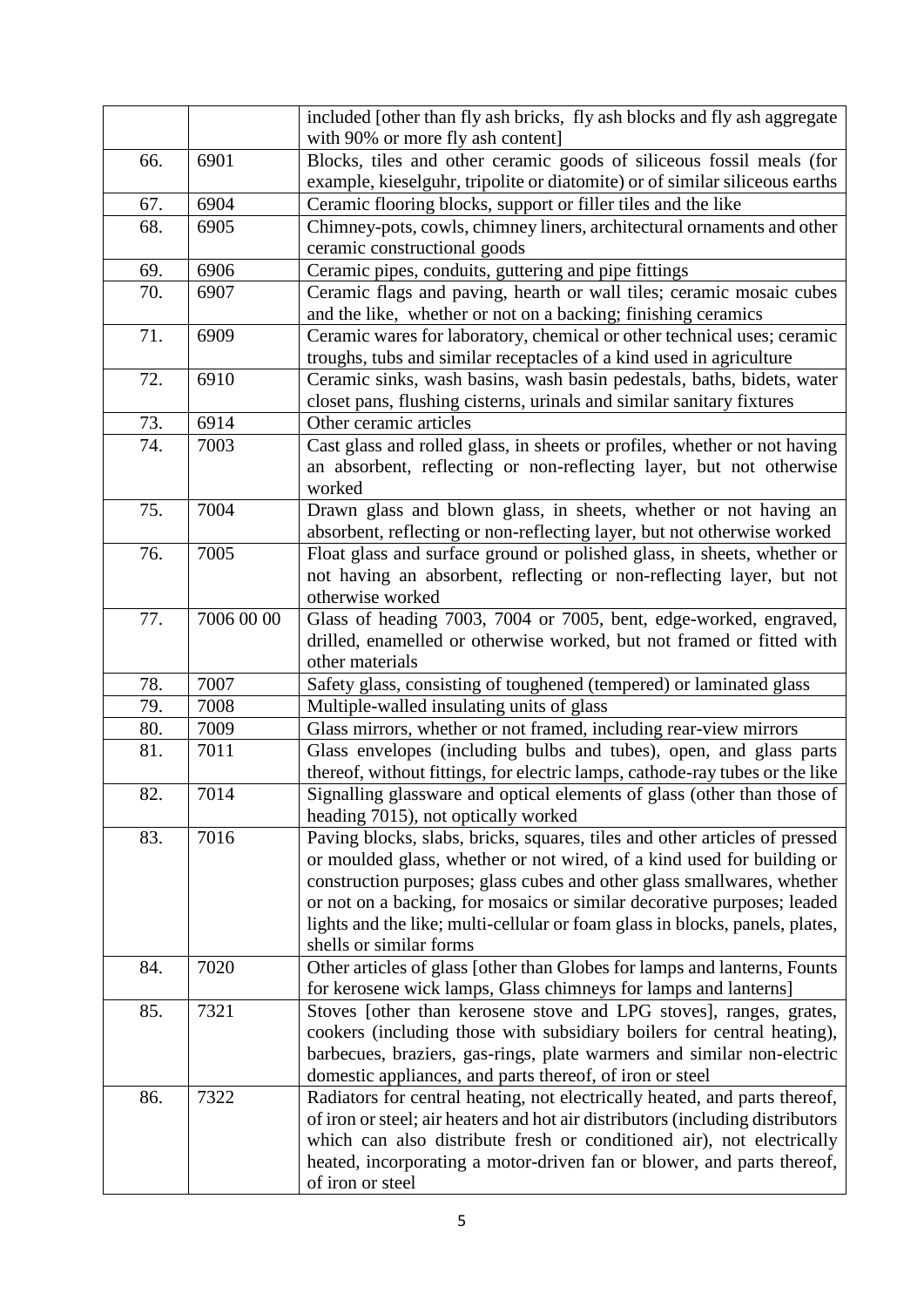| 87.  | 7324       | Sanitary ware and parts thereof of iron and steel                                                                  |
|------|------------|--------------------------------------------------------------------------------------------------------------------|
| 88.  | 7418       | All goods other than utensils i.e. sanitary ware and parts thereof of                                              |
|      |            | copper                                                                                                             |
| 89.  | 7419       | Other articles of copper [including chain and parts thereof under 7419                                             |
|      |            | 10 and other articles under 7419 99] but not including metal castings                                              |
|      |            | under 7419 91 00                                                                                                   |
| 90.  | 7610 10 00 | Doors, windows and their frames and thresholds for doors                                                           |
| 91.  | 7615       | All goods other than utensils i.e. sanitary ware and parts thereof                                                 |
| 92.  | 8212       | Razors and razor blades (including razor blade blanks in strips)                                                   |
| 93.  | 8214       | Other articles of cutlery (for example, hair clippers, butchers' or kitchen                                        |
|      |            | cleavers, choppers and mincing knives,); manicure or pedicure sets and                                             |
|      |            | instruments (including nail files) [other than paper knives, pencil                                                |
|      |            | sharpeners and blades thereof]                                                                                     |
| 94.  | 8302       | Base metal mountings, fittings and similar articles suitable for furniture,                                        |
|      |            | doors, staircases, windows, blinds, coachwork, saddlery, trunks, chests,                                           |
|      |            | caskets or the like; base metal hat-racks, hat-pegs, brackets and similar                                          |
|      |            | fixtures; castors with mountings of base metal; automatic door closers                                             |
|      |            | of base metal                                                                                                      |
| 95.  | 8303       | Armoured or reinforced safes, strong-boxes and doors and safe deposit                                              |
|      |            | lockers for strong-rooms, cash or deed boxes and the like, of base metal                                           |
| 96.  | 8304       | Filing cabinets, card-index cabinets, paper trays, paper rests, pen trays,                                         |
|      |            | office-stamp stands and similar office or desk equipment, of base metal,                                           |
|      | 8310       | other than office furniture of heading 9403                                                                        |
| 97.  |            | Sign-plates, name-plates, address-plates and similar plates, numbers,                                              |
|      |            | letters and other symbols, of base metal, excluding those of heading<br>9405                                       |
| 98.  | 8413       | Concrete pumps [8413 40 00], other rotary positive displacement pumps                                              |
|      |            | [8413 60], [other than hand pumps falling under tariff item 8413 11 10]                                            |
| 99.  | 8414       | Air or vacuum pumps, air or other gas compressors and fans; ventilating                                            |
|      |            | or recycling hoods incorporating a fan, whether or not fitted with filters                                         |
| 100. | 8419       | Storage water heaters, non-electric [8419 19] (other than solar water                                              |
|      |            | heater and system), Pressure vessels, reactors, columns or towers or                                               |
|      |            | chemical storage tanks [8419 89 10], Glass lined equipment [8419 89]                                               |
|      |            | 20], Auto claves other than for cooking or heating food, not elsewhere                                             |
|      |            | specified or included [8419 89 30], Cooling towers and similar plants                                              |
|      |            | for direct cooling (without a separating wall) by means of recirculated                                            |
|      |            | water [8419 89 40], Plant growth chambers and rooms and tissue culture                                             |
|      |            | chambers and rooms having temperature, humidity or light control                                                   |
|      |            | [8419 89 60], Apparatus for rapid heating of semi-conductor devices,                                               |
|      |            | apparatus for chemical or physical vapour deposition on semiconductor                                              |
|      |            | wafers; apparatus for chemical vapour deposition on LCD substratus                                                 |
|      |            | [8419 89 70]; parts [8419 90]                                                                                      |
| 101. | 8423       | Electric or electronic weighing machinery (excluding balances of a                                                 |
|      |            | sensitivity of 5 centigrams or better), including weight operated                                                  |
|      |            | counting or checking machines; weighing machine weights of all kinds                                               |
| 102. | 8424       | Fire extinguishers                                                                                                 |
| 103. | 8427       | Fork-lift trucks; other works trucks fitted with lifting or handling                                               |
|      |            | equipment                                                                                                          |
| 104. | 8428       | Other lifting, handling, loading or unloading machinery (for example,<br>lifts, escalators, conveyors, teleferics) |
|      |            |                                                                                                                    |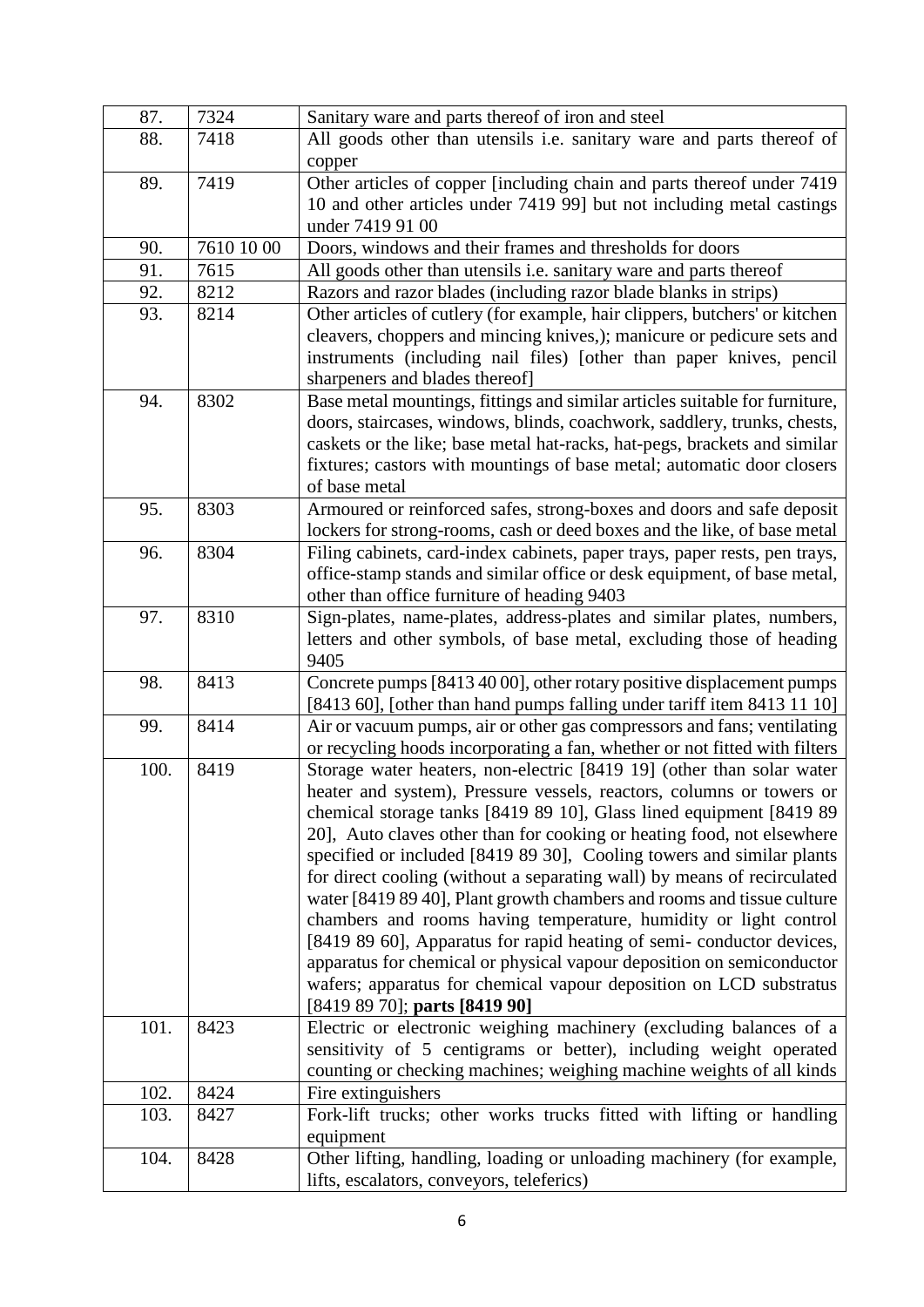| 105. | 8429 | Self-propelled bulldozers, angledozers, graders, levellers, scrapers,<br>mechanical shovels, excavators, shovel loaders, tamping machines and<br>road rollers                                                                                                                                                                                 |
|------|------|-----------------------------------------------------------------------------------------------------------------------------------------------------------------------------------------------------------------------------------------------------------------------------------------------------------------------------------------------|
| 106. | 8430 | Other moving, grading, levelling, scraping, excavating, tamping,<br>compacting, extracting or boring machinery, for earth, minerals or ores;<br>pile-drivers and pile-extractors; snow-ploughs and snow-blowers                                                                                                                               |
| 107. | 8443 | Printers which perform two or more of the functions of printing, copying<br>or facsimile transmission, capable of connecting to an automatic data<br>processing machine or to a network printers; copying machines,<br>facsimile machines; ink cartridges with or without print head assembly<br>and ink spray nozzle                         |
| 108. | 8472 | Other office machines (for example, hectograph or stencil duplicating<br>machines, addressing machines, automatic banknote dispensers, coin<br>sorting machines, coin counting or wrapping machines [other than<br>Braille typewriters, electric or non-electric, Perforating or stapling<br>machines (staplers), pencil sharpening machines] |
| 109. | 8476 | Automatic goods-vending machines (for example, postage stamps,<br>cigarette, food or beverage machines), including money changing<br>machines                                                                                                                                                                                                 |
| 110. | 8478 | Machinery for preparing or making up tobacco, not specified or<br>included elsewhere in this chapter                                                                                                                                                                                                                                          |
| 111. | 8479 | Passenger boarding bridges of a kind used in airports [8479 71 00] and<br>other [8479 79 00]                                                                                                                                                                                                                                                  |
| 112. | 8483 | Crank shafts for sewing machine; bearing housings, incorporating ball<br>or roller bearings, bearing housings, not incorporating ball or roller<br>bearing; gears and gearing, other than toothed wheels, chain sprockets<br>and other transmission elements presented separately; ball or roller<br>screws;                                  |
| 113. | 8484 | Gaskets and similar joints of metal sheeting combined with other<br>material or of two or more layers of metal; sets or assortments of gaskets<br>and similar joints, dissimilar in composition, put up in pouches,<br>envelopes or similar packings; mechanical seals                                                                        |
| 114. | 8504 | Static converters (for example, rectifiers) and inductors [other than<br>Transformers Industrial Electronics; Electrical Transformer; Static<br>Convertors (UPS)]                                                                                                                                                                             |
| 115. | 8506 | Primary cells and primary batteries                                                                                                                                                                                                                                                                                                           |
| 116. | 8512 | Electrical lighting or signalling equipment (excluding articles of<br>heading 8539), windscreen wipers, defrosters and demisters, of a kind<br>used for cycles or motor vehicles                                                                                                                                                              |
| 117. | 8513 | Portable electric lamps designed to function by their own source of<br>energy (for example, dry batteries, accumulators, magnetos), other than<br>lighting equipment of heading 8512                                                                                                                                                          |
| 118. | 8517 | ISDN System [8517 69 10], ISDN Terminal Adaptor [8517 69 20], X<br>25 Pads [8517 69 40]                                                                                                                                                                                                                                                       |
| 119. | 8518 | Single loudspeakers, mounted in their enclosures [8518 21 00], Audio-<br>frequency electric amplifiers [8518 40 00], Electric sound amplifier sets<br>[8518 50 00], Parts [8518 90 00]                                                                                                                                                        |
| 120. | 8519 | Sound recording or reproducing apparatus                                                                                                                                                                                                                                                                                                      |
| 121. | 8522 | Parts and accessories suitable for use solely or principally with the<br>apparatus of headings 8519 or 8521                                                                                                                                                                                                                                   |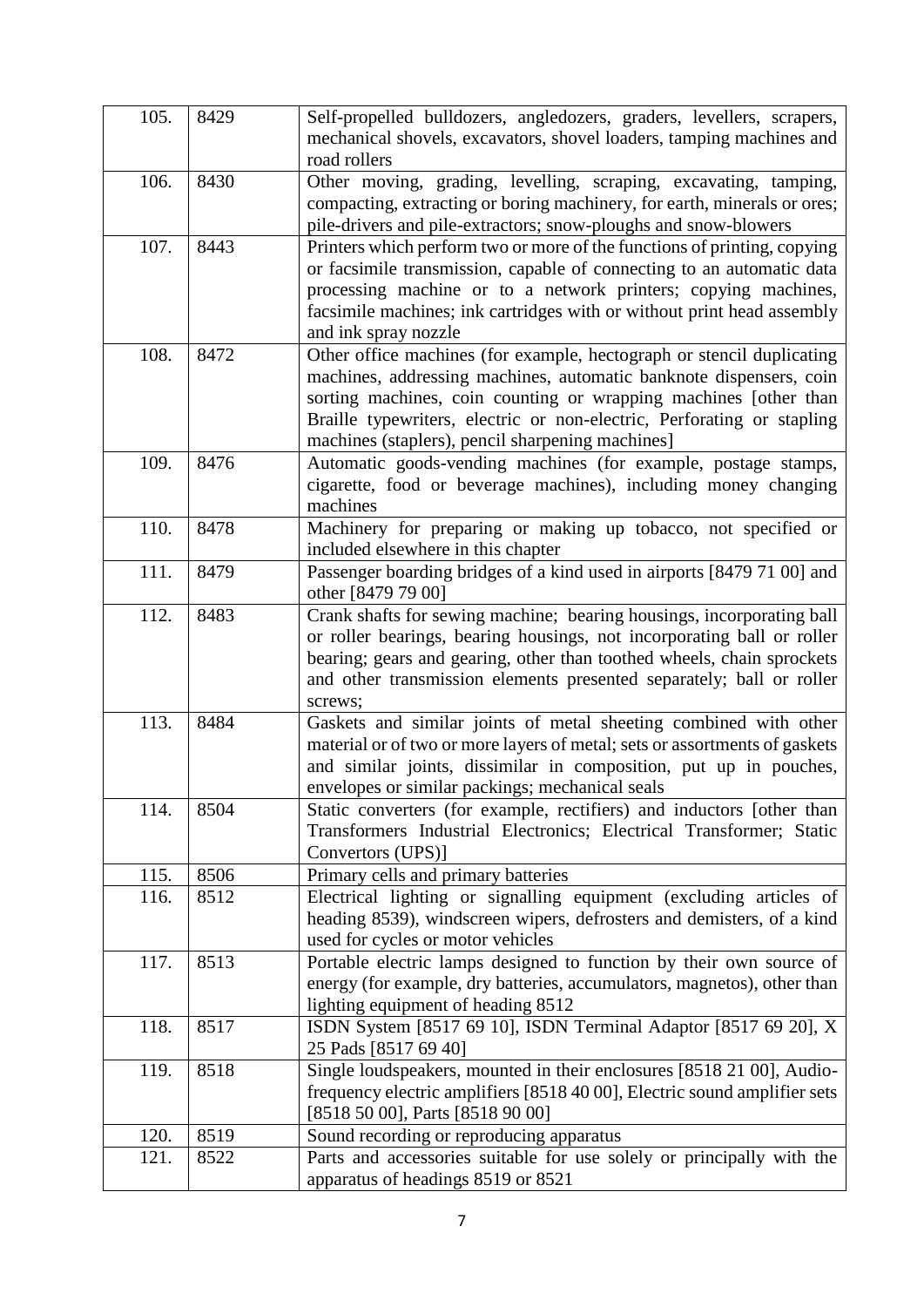| 122. | 8525 | Transmission apparatus for radio-broadcasting or television, whether or<br>not incorporating reception apparatus or sound recording or reproducing    |
|------|------|-------------------------------------------------------------------------------------------------------------------------------------------------------|
|      |      | apparatus; television cameras.                                                                                                                        |
| 123. | 8526 | Radar apparatus, radio navigational aid apparatus and radio remote                                                                                    |
|      |      | control apparatus                                                                                                                                     |
| 124. | 8527 | Reception apparatus for radio-broadcasting, whether or not combined,                                                                                  |
|      |      | in the same housing, with sound recording or reproducing apparatus or                                                                                 |
|      |      | a clock                                                                                                                                               |
| 125. | 8529 | Parts suitable for use solely or principally with the apparatus of headings                                                                           |
|      |      | 8525 to 8528                                                                                                                                          |
| 126. | 8530 | Electrical signalling, safety or traffic control equipment for railways,                                                                              |
|      |      | tramways, roads, inland waterways, parking facilities, port installations                                                                             |
|      |      | or airfields (other than those of heading 8608)                                                                                                       |
| 127. | 8531 | Electric sound or visual signalling apparatus (for example, bells, sirens,                                                                            |
|      |      | indicator panels, burglar or fire alarms), other than those of heading                                                                                |
|      |      | 8512 or 8530                                                                                                                                          |
| 128. | 8536 | Electrical apparatus for switching or protecting electrical circuits, or for                                                                          |
|      |      | making connections to or in electrical circuits (for example, switches,                                                                               |
|      |      | relays, fuses, surge suppressors, plugs, sockets, lamp-holders, and other                                                                             |
|      |      | connectors, junction boxes), for a voltage not exceeding 1,000 volts :                                                                                |
|      |      | connectors for optical fibres optical fibres, bundles or cables                                                                                       |
| 129. | 8537 | Boards, panels, consoles, desks, cabinets and other bases, equipped with                                                                              |
|      |      | two or more apparatus of heading 8535 or 8536, for electric control or                                                                                |
|      |      | the distribution of electricity, including those incorporating instruments<br>or apparatus of chapter 90, and numerical control apparatus, other than |
|      |      | switching apparatus of heading 8517                                                                                                                   |
| 130. | 8539 | Sealed beam lamp units and ultra-violet or infra-red lamps; arc lamps                                                                                 |
|      |      | [other than Electric filament or discharge lamps and LED lamps]                                                                                       |
| 131. | 8544 | Insulated (including enamelled or anodised) wire, cable and other                                                                                     |
|      |      | insulated electric conductors, whether or not fitted with connectors                                                                                  |
|      |      | [other than Winding Wires; Coaxial cables; Optical Fiber]                                                                                             |
| 132. | 8545 | Brushes [8545 20 00] and goods under 8545 (including arc lamp carbon                                                                                  |
|      |      | and battery carbon)                                                                                                                                   |
| 133. | 8547 | Insulating fittings for electrical machines, appliances or equipment,                                                                                 |
|      |      | being fittings wholly of insulating material apart from any minor                                                                                     |
|      |      | components of metal (for example, threaded sockets) incorporated                                                                                      |
|      |      | during moulding solely for the purposes of assembly, other than                                                                                       |
|      |      | insulators of heading 8546; electrical conduit tubing and joints therefor,                                                                            |
|      |      | of base metal lined with insulating material                                                                                                          |
| 134. | 9004 | Goggles including goggles for corrective vision.                                                                                                      |
| 135. | 9005 | Binoculars, monoculars, other optical telescopes, and mountings                                                                                       |
|      |      | therefor; other astronomical instruments and mountings therefor, but not                                                                              |
|      |      | including instruments for radio-astronomy                                                                                                             |
| 136. | 9006 | Photographic (other than cinematographic) cameras; photographic                                                                                       |
|      |      | flashlight apparatus and flashbulbs other than discharge lamps of                                                                                     |
| 137. | 9007 | heading 8539<br>Cinematographic cameras and projectors, whether or not incorporating                                                                  |
|      |      | sound recording or reproducing apparatus                                                                                                              |
| 138. | 9008 | Image projectors, other than cinematographic; photographic (other than                                                                                |
|      |      | cinematographic) enlargers and reducers                                                                                                               |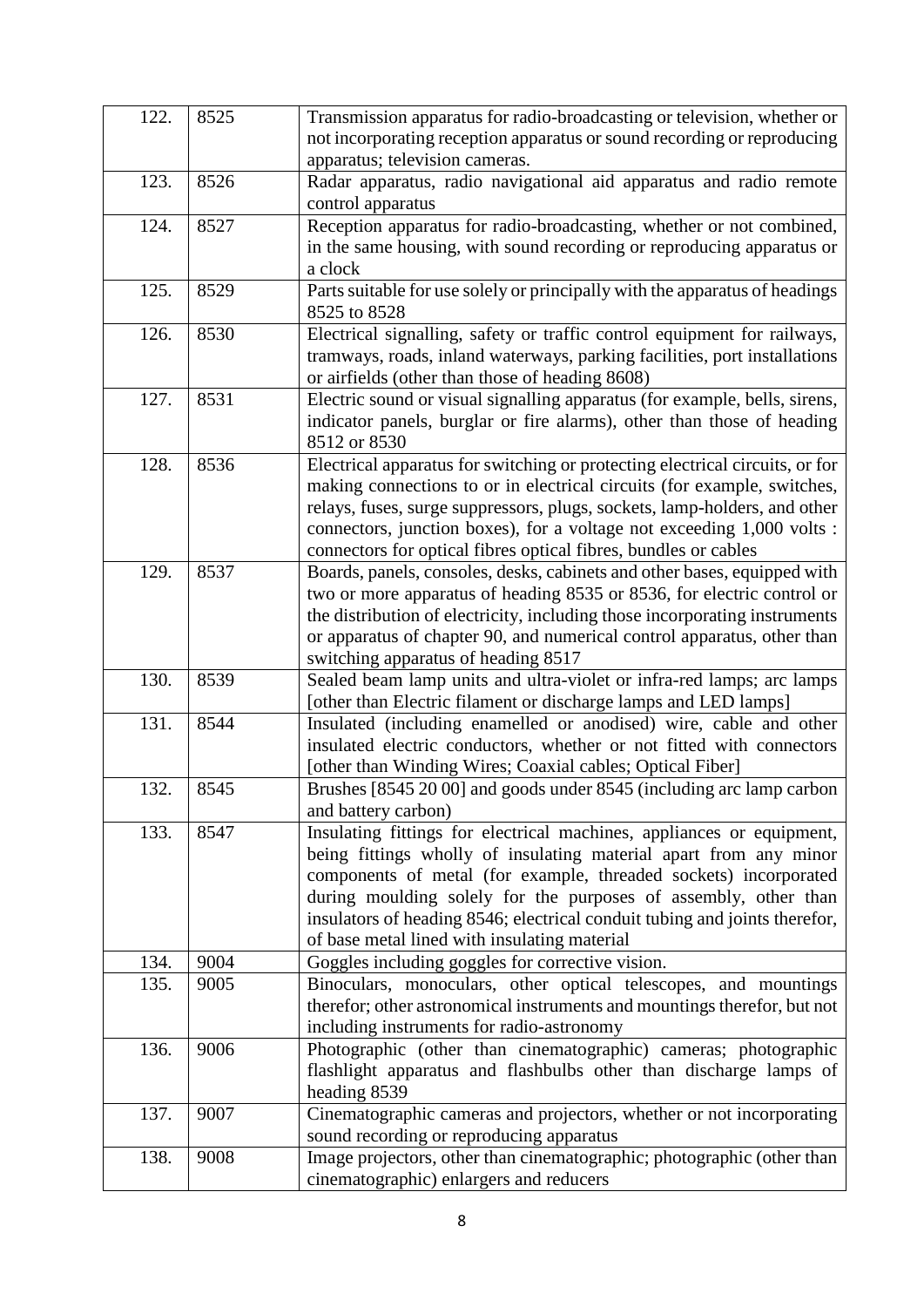| 139. | 9010 | Apparatus and equipment for photographic (including cinematographic)                                                                    |
|------|------|-----------------------------------------------------------------------------------------------------------------------------------------|
|      |      | laboratories, not specified or included elsewhere in this Chapter;                                                                      |
|      |      | negatoscopes; projection screens                                                                                                        |
| 140. | 9011 | Compound optical microscopes, including those for photomicrography                                                                      |
|      |      | cinephotomicrography or microprojection                                                                                                 |
| 141. | 9012 | Microscopes other than optical microscopes; diffraction apparatus                                                                       |
| 142. | 9013 |                                                                                                                                         |
|      |      | Liquid crystal devices not constituting articles provided for more                                                                      |
|      |      | specifically in other headings; lasers, other than laser diodes; other                                                                  |
|      |      | optical appliances and instruments, not specified or included elsewhere                                                                 |
| 143. | 9014 | in this Chapter                                                                                                                         |
|      |      | Direction finding compasses; other navigational instruments and<br>appliances                                                           |
| 144. | 9015 | Surveying (including photogrammetrical surveying), hydrographic,                                                                        |
|      |      |                                                                                                                                         |
|      |      | hydrological,<br>meteorological<br>oceanographic,<br>geophysical<br><b>or</b>                                                           |
| 145. | 9016 | instruments and appliances, excluding compasses; rangefinders                                                                           |
|      |      | Electric or electronic balances of a sensitivity of 5 cg or better, with or                                                             |
| 146. | 9022 | without weights<br>Apparatus based on the use of X-rays or of alpha, beta or gamma                                                      |
|      |      |                                                                                                                                         |
|      |      | radiations, for $\langle$ including radiography or radiotherapy apparatus, X-ray                                                        |
|      |      | tubes and other X-ray generators, high tension generators, control                                                                      |
|      |      | panels and desks, screens, examinations or treatment tables, chairs and<br>the like                                                     |
| 147. | 9023 |                                                                                                                                         |
|      |      | Instruments, apparatus and models, designed for demonstrational                                                                         |
|      |      | purposes (for example, in education or exhibitions), unsuitable for other                                                               |
| 148. | 9101 | uses                                                                                                                                    |
|      |      | Wrist-watches, pocket-watches and other watches, including stop-<br>watches, with case of precious metal or of metal clad with precious |
|      |      | metal                                                                                                                                   |
| 149. | 9102 | Wrist-watches, pocket-watches and other watches, including stop                                                                         |
|      |      | watches, other than those of heading 9101                                                                                               |
| 150. | 9104 | Instrument panel clocks and clocks of a similar type<br>for vehicles,                                                                   |
|      |      | aircraft, spacecraft or vessels                                                                                                         |
| 151. | 9106 | Time of day recording apparatus and apparatus for measuring, recording                                                                  |
|      |      | or otherwise indicating intervals of time, with clock or watch movement                                                                 |
|      |      | or with synchronous motor (for example, time registers, time-recorders)                                                                 |
| 152. | 9107 | Time switches with clock or watch movement or with synchronous                                                                          |
|      |      | motor                                                                                                                                   |
| 153. | 9108 | Watch movements, complete and assembled                                                                                                 |
| 154. | 9110 | Complete watch movements, unassembled or partly assembled                                                                               |
|      |      | (movement sets); incomplete watch movements, assembled; rough                                                                           |
|      |      | watch movements                                                                                                                         |
| 155. | 9111 | Watch cases and parts thereof                                                                                                           |
| 156. | 9112 | Cases for other than clocks, and parts thereof                                                                                          |
| 157. | 9113 | Watch straps, watch bands and watch bracelets, and parts thereof                                                                        |
| 158. | 9114 | Other watch parts                                                                                                                       |
| 159. | 9201 | Pianos, including automatic pianos; harpsi-chords and other keyboard                                                                    |
|      |      | stringed instruments                                                                                                                    |
| 160. | 9202 | Other string musical instruments (for example, guitars, violins, harps)                                                                 |
|      |      |                                                                                                                                         |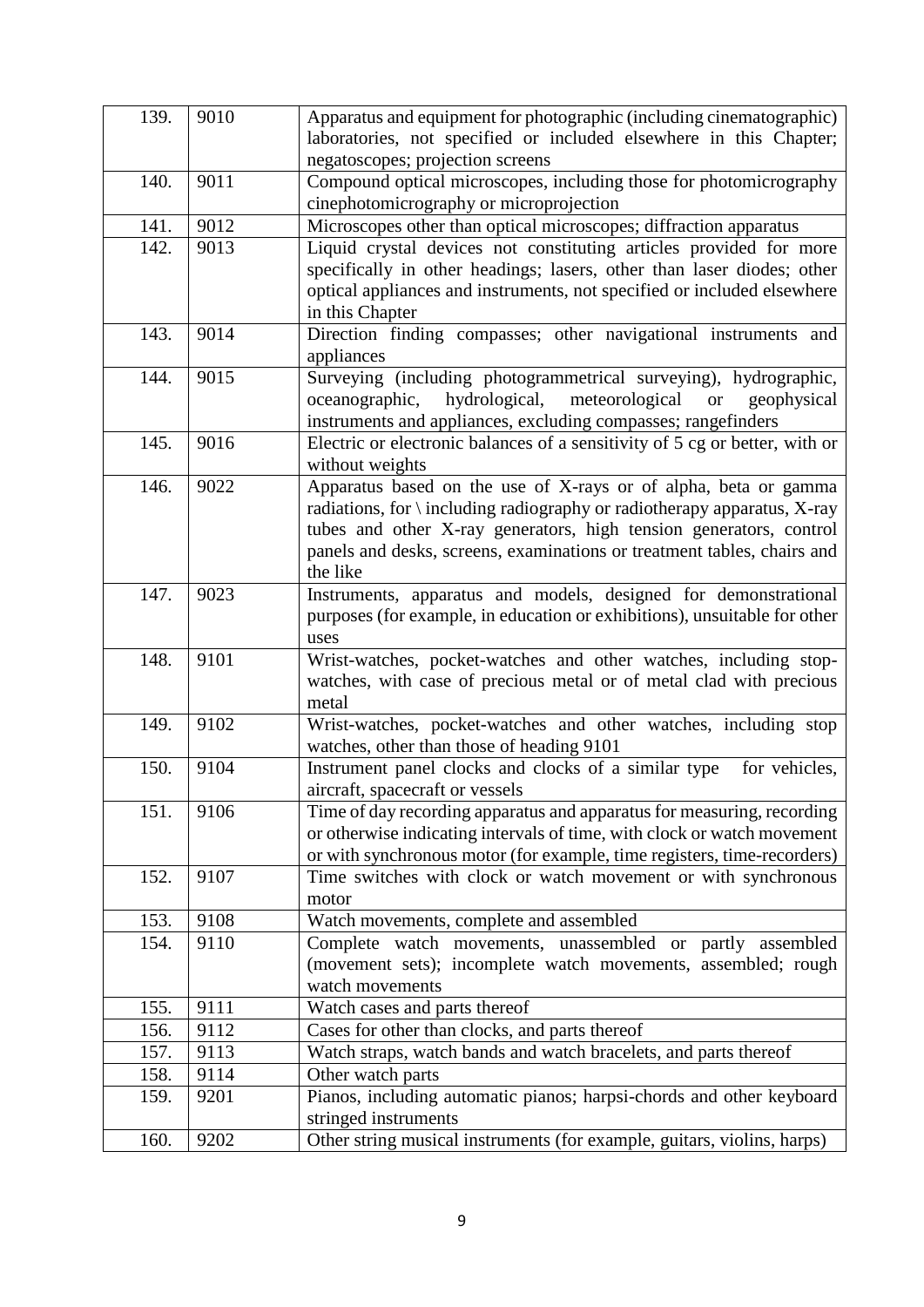| 161. | 9205       | Wind musical instruments (for example, keyboard pipe organs,                |
|------|------------|-----------------------------------------------------------------------------|
|      |            | accordions, clarinets, trumpets, bagpipes), other than fairground organs    |
|      |            | and mechanical street organs                                                |
| 162. | 9206 00 00 | Percussion musical instruments (for example, drums, xylophones,             |
|      |            | cymbols, castanets, maracas)                                                |
| 163. | 9207       | Musical instruments, the sound of which is produced, or must be             |
|      |            | amplified, electrically (for example, organs, guitars, accordions)          |
| 164. | 9208       | Musical boxes, fairground organs, mechanical street organs, mechanical      |
|      |            | singing birds, musical saws and other musical instruments not falling       |
|      |            | within any other heading of this chapter; decoy calls of all kinds;         |
|      |            | whistles, call horns and other mouth-blown sound signalling                 |
|      |            | instruments                                                                 |
| 165. | 9209       | Parts (for example, mechanisms for musical boxes) and accessories (for      |
|      |            | example, cards, discs and rolls for mechanical instruments) of musical      |
|      |            | instruments; metronomes, tuning forks and pitch pipes of all kinds          |
| 166. | 9401       | Seats (other than those of heading 9402), whether or not convertible into   |
|      |            | beds, and parts thereof                                                     |
| 167. | 9403       | Other furniture [other than furniture wholly made of bamboo or cane]        |
|      |            | and parts thereof                                                           |
| 168. | 9404       | Mattress supports; articles of bedding and similar furnishing (for          |
|      |            | example, mattresses, quilts, eiderdowns, cushions, pouffes and pillows)     |
|      |            | fitted with springs or stuffed or internally fitted with any material or of |
|      |            | cellular rubber or plastics, whether or not covered                         |
| 169. | 9405       | Lamps and lighting fittings including searchlights and spotlights and       |
|      |            | parts thereof, not elsewhere specified or included; illuminated signs,      |
|      |            | illuminated name-plates and the like, having a permanently fixed light      |
|      |            | source, and parts thereof not elsewhere specified or included               |
| 170. | 9505       | Festive, carnival or other entertainment articles, including conjuring      |
|      |            | tricks and novelty jokes                                                    |
| 171. | 9506       | Articles and equipment for general physical exercise, gymnastics,           |
|      |            | athletics                                                                   |
| 172. | 9508       | swings,<br>shooting galleries<br>Roundabouts,<br>and other fairground       |
|      |            | amusements; [other than travelling circuses and travelling menageries]      |
| 173. | 9602       | Worked vegetable or mineral carving material and articles of these          |
|      |            | materials moulded or carved articles of wax, of stearin, of natural gums    |
|      |            | or natural resins or of modelling pastes, and other moulded or carved       |
|      |            | articles, not elsewhere specified or included; worked, unhardened           |
|      |            | gelatin (except gelatin of heading 3503) and articles of unhardened         |
|      |            | gelatin                                                                     |
| 174. | 9611       | Date, sealing or numbering stamps, and the like (including devices for      |
|      |            | printing or embossing labels), designed for operating in the hand; hand-    |
|      |            | operated composing sticks and hand printing sets incorporating such         |
|      |            | composing sticks                                                            |
| 175. | 9613       | Cigarette lighters and other lighters, whether or not mechanical or         |
|      |            | electrical, and parts thereof other than flints and wicks                   |
| 176. | 9617       | Vacuum flasks and other vacuum vessels, complete with cases; parts          |
|      |            | thereof other than glass inners                                             |
| 177. | 9618       | Tailors' dummies and other lay figures; automata and other animated         |
|      |            | displays, used for shop window dressing                                     |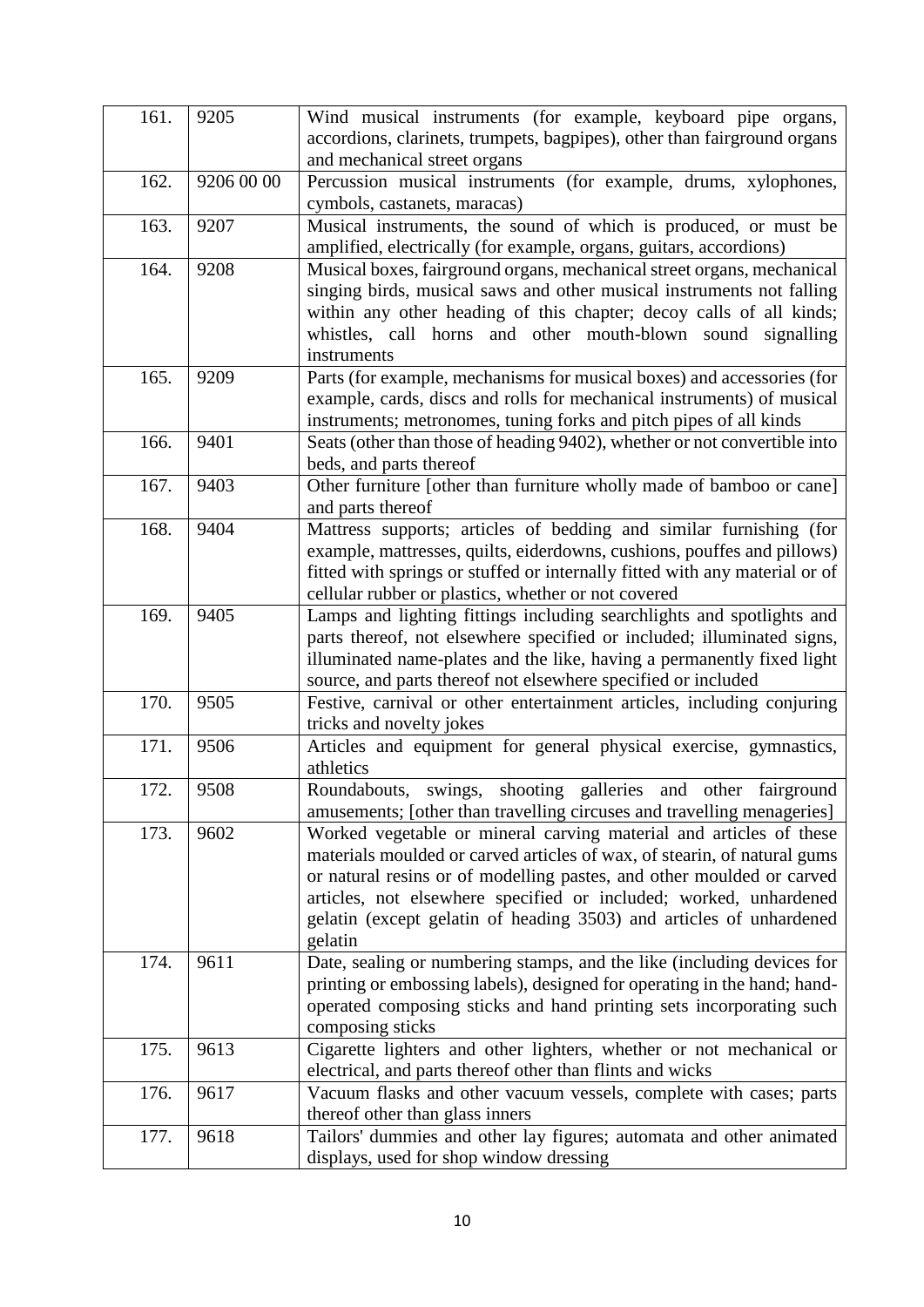## **B. LIST OF GOODS ON WHICH GST RATE RECOMMENDED FOR REDUCTION FROM 28% TO 12%**

| S.<br>No. | Chapter/<br>Heading/<br>Sub-<br>heading/<br><b>Tariff item</b> | <b>Description</b>                                                                                                       |
|-----------|----------------------------------------------------------------|--------------------------------------------------------------------------------------------------------------------------|
|           | 8509                                                           | Wet grinder consisting of stone as a grinder                                                                             |
| 2.        | 8710                                                           | Tanks and other armoured fighting vehicles, motorised, whether or not<br>fitted with weapons, and parts of such vehicles |

### **C. GOODS RECOMMENDED TO BE RETAINED AT 28% GST RATE:**

| S.               | Chapter/           | <b>Description</b>                                                                                                                                                                                                                 |
|------------------|--------------------|------------------------------------------------------------------------------------------------------------------------------------------------------------------------------------------------------------------------------------|
| N <sub>0</sub>   | Heading/           |                                                                                                                                                                                                                                    |
|                  | Sub-               |                                                                                                                                                                                                                                    |
|                  | heading/           |                                                                                                                                                                                                                                    |
|                  | <b>Tariff item</b> |                                                                                                                                                                                                                                    |
| 1.               | 1703               | Molasses                                                                                                                                                                                                                           |
| $\overline{2}$ . | 2106 90 20         | Pan masala                                                                                                                                                                                                                         |
| $\overline{3}$ . | 2202 10            | All goods [including aerated waters], containing added sugar or other<br>sweetening matter or flavoured                                                                                                                            |
| 4.               | 2401               | Unmanufactured tobacco; tobacco refuse [other than tobacco leaves]                                                                                                                                                                 |
| $\overline{5}$ . | 2402               | Cigars, cheroots, cigarillos and cigarettes, of tobacco or of tobacco<br>substitutes                                                                                                                                               |
| 6.               | 2403               | Other manufactured tobacco and manufactured tobacco substitutes;<br>"homogenised" or "reconstituted" tobacco; tobacco extracts and<br>essences [including biris]                                                                   |
| 7.               | 2523               | Portland cement, aluminous cement, slag cement, super sulphate<br>cement and similar hydraulic cements, whether or not coloured or in<br>the form of clinkers                                                                      |
| 8.               | 3208               | Paints and varnishes (including enamels and lacquers) based on<br>synthetic polymers or chemically modified natural polymers, dispersed<br>or dissolved in a non-aqueous medium; solutions as defined in Note 4<br>to this Chapter |
| 9.               | 3209               | Paints and varnishes (including enamels and lacquers) based on<br>synthetic polymers or chemically modified natural polymers, dispersed<br>or dissolved in an aqueous medium                                                       |
| 10.              | 3210               | Other paints and varnishes (including enamels, lacquers and<br>distempers); prepared water pigments of a kind used for finishing<br>leather                                                                                        |
| 11.              | 3214               | Glaziers' putty, grafting putty, resin cements, caulking compounds and<br>other mastics; painters' fillings; non-refractory surfacing preparations<br>for facades, indoor walls, floors, ceilings or the like                      |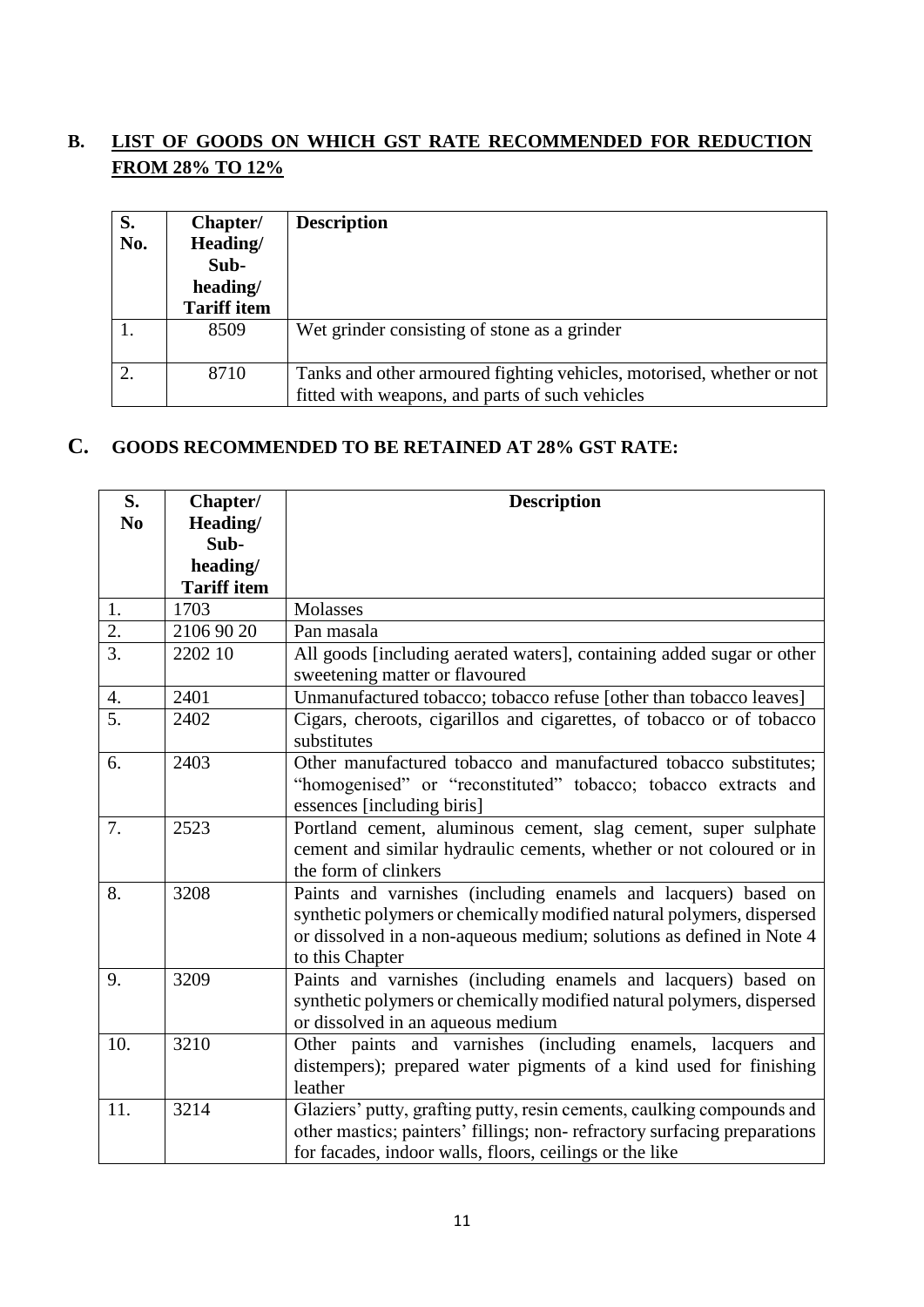| 12. | 4011 | New pneumatic tyres, of rubber [other than of a kind used on/in           |  |
|-----|------|---------------------------------------------------------------------------|--|
|     |      | bicycles, cycle-rickshaws and three wheeled powered cycle rickshaws;      |  |
|     |      | and Rear Tractor tyres; and of a kind used on aircraft]                   |  |
| 13. | 4012 | Retreaded or used tyres and flaps                                         |  |
| 14. | 8407 | Spark-ignition reciprocating or rotary internal combustion piston         |  |
|     |      | engine [other than aircraft engines]                                      |  |
| 15. | 8408 | Compression-ignition internal combustion piston engines (diesel or        |  |
|     |      | semi-diesel engines)                                                      |  |
| 16. | 8409 | Parts suitable for use solely or principally with the engines of heading  |  |
|     |      | 8407 or 8408                                                              |  |
| 17. | 8413 | Pumps for dispensing fuel or lubricants of the type used in filling       |  |
|     |      | stations or garages [8413 11], Fuel, lubricating or cooling medium        |  |
|     |      | pumps for internal combustion piston engines [8413 30]                    |  |
| 18. | 8415 | Air-conditioning machines, comprising a motor-driven fan and              |  |
|     |      | elements for changing the temperature and humidity, including those       |  |
|     |      | machines in which the humidity cannot be separately regulated             |  |
| 19. | 8418 | Refrigerators, freezers and other refrigerating or freezing equipment,    |  |
|     |      | electric or other; heat pumps other than air conditioning machines of     |  |
|     |      | heading 8415                                                              |  |
| 20. | 8422 | Dish washing machines, household [8422 11 00] and other [8422 19          |  |
|     |      | 001                                                                       |  |
| 21. | 8450 | Household or laundry-type washing machines, including machines            |  |
|     |      | which both wash and dry                                                   |  |
| 22. | 8483 | Transmission shafts (including cam shafts and crank shafts) and cranks    |  |
|     |      | (excluding crankshaft for sewing machine); gear boxes and other speed     |  |
|     |      | changers, including torque converters; flywheels and pulleys,             |  |
|     |      | including pulley blocks; clutches and shaft couplings (including          |  |
|     |      | universal joints)                                                         |  |
| 23. | 8507 | Electric accumulators, including separators therefor, whether or not      |  |
|     |      | rectangular (including square)                                            |  |
| 24. | 8508 | Vacuum cleaners                                                           |  |
| 25. | 8509 | Electro-mechanical domestic appliances, with self-contained electric      |  |
|     |      | motor, other than vacuum cleaners of heading 8508 [other than wet         |  |
|     |      | grinder consisting of stone as a grinder ]                                |  |
| 26. | 8510 | Shavers, hair clippers and hair-removing appliances, with self-           |  |
|     |      | contained electric motor                                                  |  |
| 27. | 8511 | Electrical ignition or starting equipment of a kind used for spark-       |  |
|     |      | ignition or compression-ignition internal combustion engines (for         |  |
|     |      | example, ignition magnetos, magneto-dynamos, ignition coils,              |  |
|     |      | sparking plugs and glow plugs, starter motors); generators (for           |  |
|     |      | example, dynamos, alternators) and cut-outs of a kind used in             |  |
|     |      | conjunction with such engines                                             |  |
| 28. | 8516 | Electric instantaneous or storage water heaters and immersion heaters;    |  |
|     |      | electric space heating apparatus and soil heating apparatus;              |  |
|     |      | electrothermic hair-dressing apparatus (for example, hair dryers, hair    |  |
|     |      | curlers, curling tong heaters) and hand dryers; electric smoothing irons; |  |
|     |      | other electro-thermic appliances of a kind used for domestic purposes;    |  |
|     |      | electric heating resistors, other than those of heading 8545              |  |
| 29. | 8525 | Digital cameras and video cameras recorders [other than CCTV]             |  |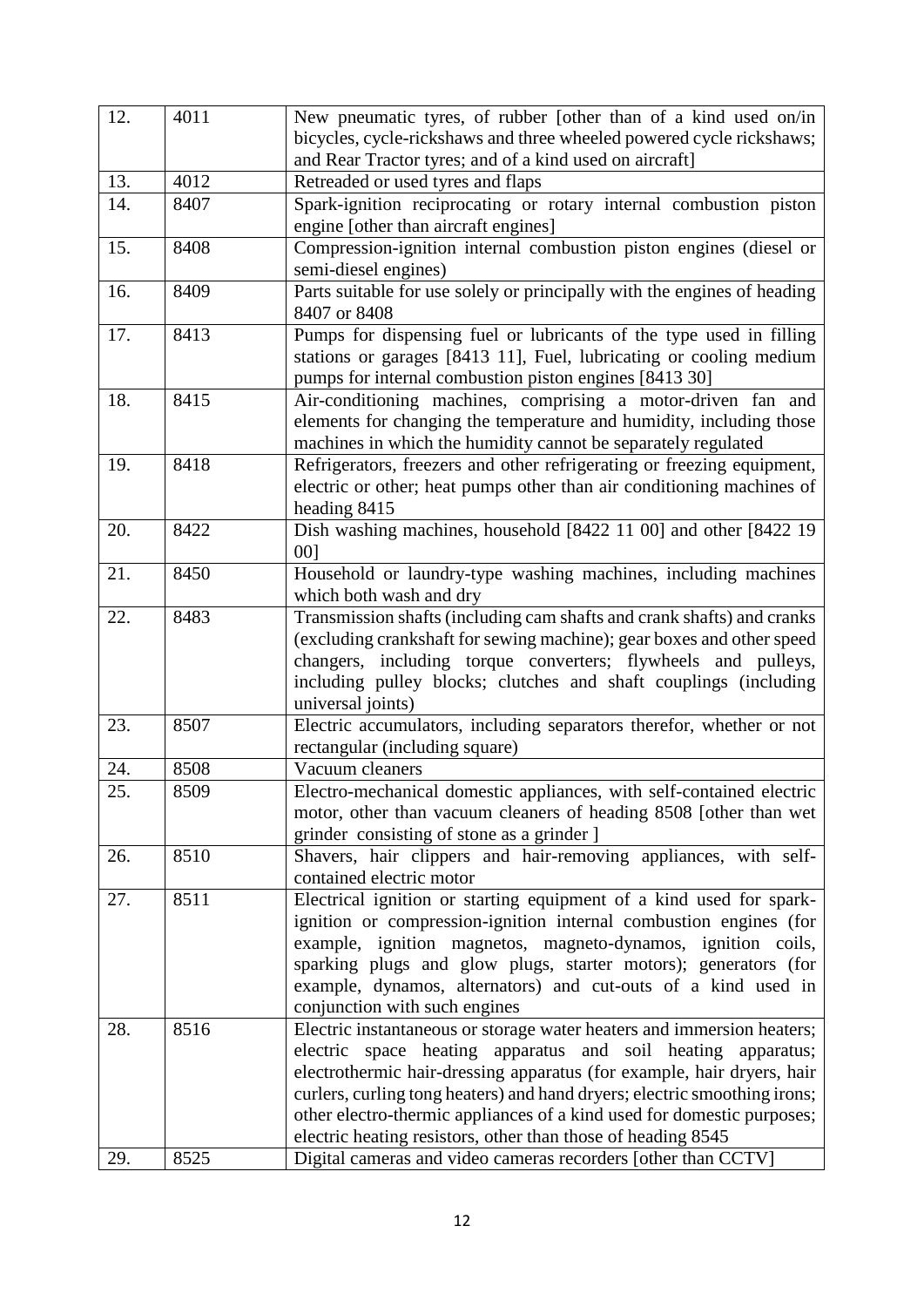| 30. | 8528 | Monitors and projectors, not incorporating television reception<br>apparatus; reception apparatus for television, whether or not<br>incorporating radio-broadcast receiver or sound or video recording or                                                                                                      |
|-----|------|----------------------------------------------------------------------------------------------------------------------------------------------------------------------------------------------------------------------------------------------------------------------------------------------------------------|
|     |      | reproducing apparatus [other than computer monitors not exceeding 20<br>inches and set top box for television]                                                                                                                                                                                                 |
| 31. | 8701 | Road tractor for semi-trailers of engine capacity exceeding 1800 CC.                                                                                                                                                                                                                                           |
| 32. | 8702 | Motor vehicles for the transport of ten or more persons, including the<br>driver                                                                                                                                                                                                                               |
| 33. | 8703 | Motor cars and other motor vehicles principally designed for the<br>transport of persons (other than those of heading 8702), including<br>station wagons and racing cars [other than Cars for physically<br>handicapped persons]                                                                               |
| 34. | 8704 | Motor vehicles for the transport of goods [other than Refrigerated<br>motor vehicles]                                                                                                                                                                                                                          |
| 35. | 8705 | Special purpose motor vehicles, other than those principally designed<br>for the transport of persons or goods (for example, breakdown lorries,<br>crane lorries, fire fighting vehicles, concrete-mixer lorries, road<br>sweeper lorries, spraying lorries, mobile workshops,<br>mobile<br>radiological unit) |
| 36. | 8706 | Chassis fitted with engines, for the motor vehicles of headings 8701 to<br>8705                                                                                                                                                                                                                                |
| 37. | 8707 | Bodies (including cabs), for the motor vehicles of headings 8701 to<br>8705                                                                                                                                                                                                                                    |
| 38. | 8708 | Parts and accessories of the motor vehicles of headings 8701 to 8705<br>[other than specified parts of tractors]                                                                                                                                                                                               |
| 39. | 8709 | Works trucks, self-propelled, not fitted with lifting or handling<br>equipment, of the type used in factories, warehouses, dock areas or<br>airports for short distance transport of goods; tractors of the type used<br>on railway station platforms; parts of the foregoing vehicles                         |
| 40. | 8711 | Motorcycles (including mopeds) and cycles fitted with an auxiliary<br>motor, with or without side-cars; side-cars                                                                                                                                                                                              |
| 41. | 8714 | Parts and accessories of vehicles of headings 8711 and 8713                                                                                                                                                                                                                                                    |
| 42. | 8716 | Trailers and semi-trailers; other vehicles, not mechanically propelled;<br>parts thereof [other than Self-loading or self-unloading trailers for<br>agricultural purposes, and Hand propelled vehicles (e.g. hand carts,<br>rickshaws and the like); animal drawn vehicles]                                    |
| 43. | 8802 | Aircrafts for personal use                                                                                                                                                                                                                                                                                     |
| 44. | 8903 | Yachts and other vessels for pleasure or sports; rowing boats and<br>canoes                                                                                                                                                                                                                                    |
| 45. | 9302 | Revolvers and pistols, other than those of heading 9303 or 9304                                                                                                                                                                                                                                                |
| 46. | 9504 | Video games consoles and Machines, article and accessories for<br>billiards [9504 20 00], other games operated by coins, banknotes, i.e.,<br>casino games [9504 20 00] and others [other than board games of 9504<br>90 90]                                                                                    |
| 47. | 9614 | Smoking pipes (including pipe bowls) and cigar or cigarette holders,<br>and parts thereof                                                                                                                                                                                                                      |
| 48. | 9616 | Scent sprays and similar toilet sprays, and mounts and heads therefor;<br>powder-puffs and pads for the application of cosmetics or toilet<br>preparations                                                                                                                                                     |
| 49. | 9804 | All dutiable articles intended for personal use                                                                                                                                                                                                                                                                |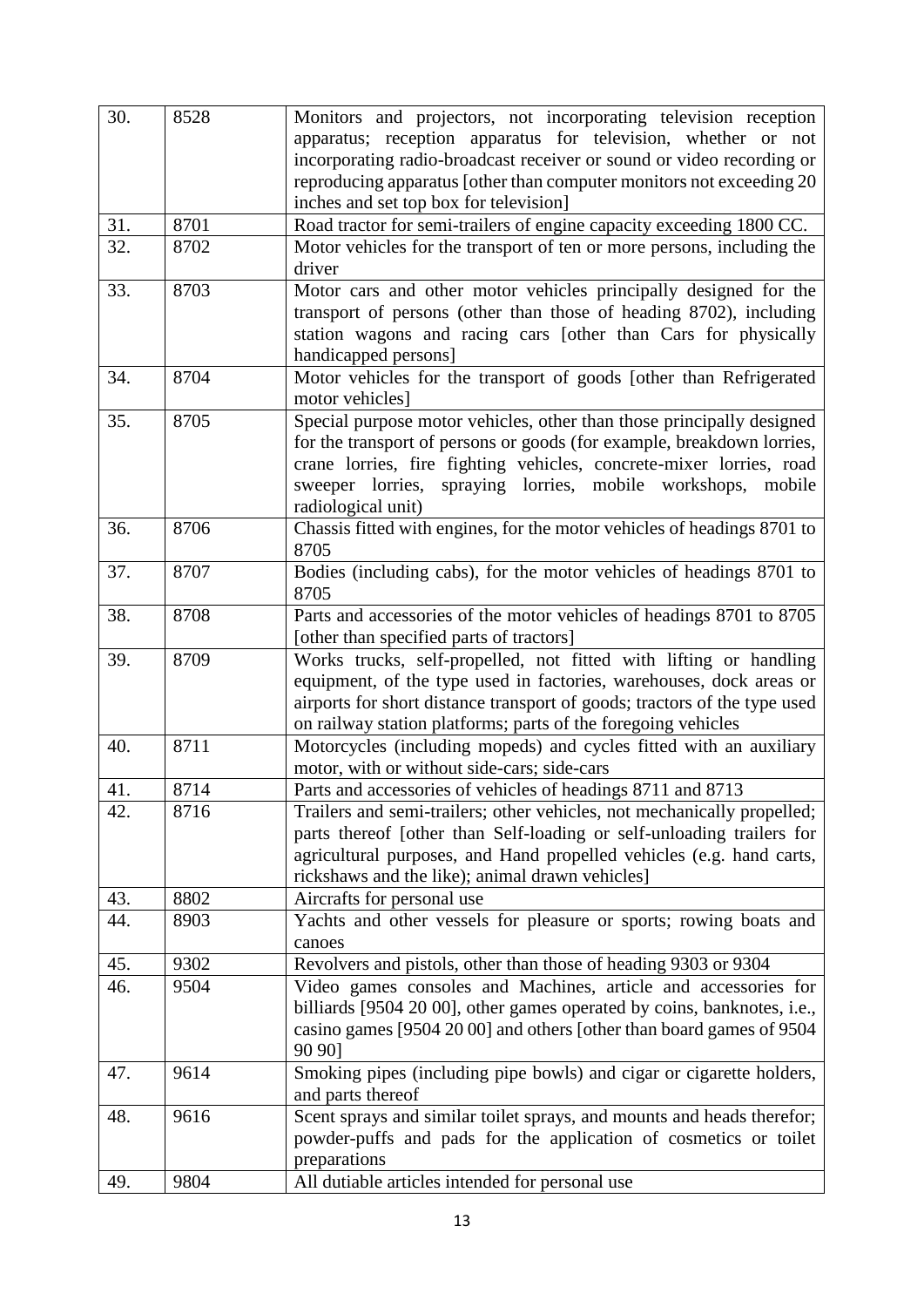| 50. |  | Any Chapter   Lottery-Authorised by State Governments |  |
|-----|--|-------------------------------------------------------|--|
|-----|--|-------------------------------------------------------|--|

# **D. CHANGE RECOMMENDED IN GST RATES ON CERTAIN GOODS:**

| S.  | Chapter/                                                          | <b>Description</b>                                                                                                                                                                                                                                                                                                                                                                                                                                                                                    | <b>Present</b><br><b>GST Rate</b> | <b>GST</b><br>Rate |
|-----|-------------------------------------------------------------------|-------------------------------------------------------------------------------------------------------------------------------------------------------------------------------------------------------------------------------------------------------------------------------------------------------------------------------------------------------------------------------------------------------------------------------------------------------------------------------------------------------|-----------------------------------|--------------------|
| No. | Heading/<br>Sub-                                                  |                                                                                                                                                                                                                                                                                                                                                                                                                                                                                                       |                                   | <b>Recommended</b> |
|     | heading/                                                          |                                                                                                                                                                                                                                                                                                                                                                                                                                                                                                       |                                   |                    |
|     | <b>Tariff item</b>                                                |                                                                                                                                                                                                                                                                                                                                                                                                                                                                                                       |                                   |                    |
| 1.  | 0202/0203/02<br>04/0205/0206<br>/0207/0208/0<br>209/0210/<br>0504 | All goods [except fresh or chilled],<br>(1)<br>put up in unit container and, -<br>(a) bearing a registered brand<br>name; or<br>(b) bearing a brand name on which<br>an actionable claim or enforceable<br>right in a court of law is available<br>[other than those]<br>where<br>any<br>actionable claim or enforceable<br>right in respect of such brand name<br>has been foregone voluntarily],<br>subject to the conditions as in the<br>subject to the conditions as in the<br><b>Foot Note</b>  | 12%                               | 5%                 |
|     |                                                                   | (2) All goods [except fresh or chilled],<br>other than (1) above.                                                                                                                                                                                                                                                                                                                                                                                                                                     | 12%/5%                            | <b>Nil</b>         |
| 2.  | 0303/0304/03<br>05/0306/0307<br>/0308                             | All goods [except fresh or chilled],<br>other than those put up in unit container<br>and, $-$<br>(a) bearing a registered brand<br>name; or<br>(b) bearing a brand name on which<br>an actionable claim or enforceable<br>right in a court of law is available<br>[other than those where any<br>actionable claim or enforceable<br>right in respect of such brand name<br>has been foregone voluntarily],<br>subject to the conditions as in the<br>subject to the conditions as in the<br>Foot Note | 5%                                | <b>Nil</b>         |
| 3.  | 0402 91 10,<br>0402 99 20                                         | Condensed milk                                                                                                                                                                                                                                                                                                                                                                                                                                                                                        | 18%                               | 12%.               |
| 4.  | 0710                                                              | Vegetables (uncooked or cooked by<br>steaming or boiling in water),<br>frozen other than those put up in<br>unit container and,                                                                                                                                                                                                                                                                                                                                                                       | 5%                                | Nil                |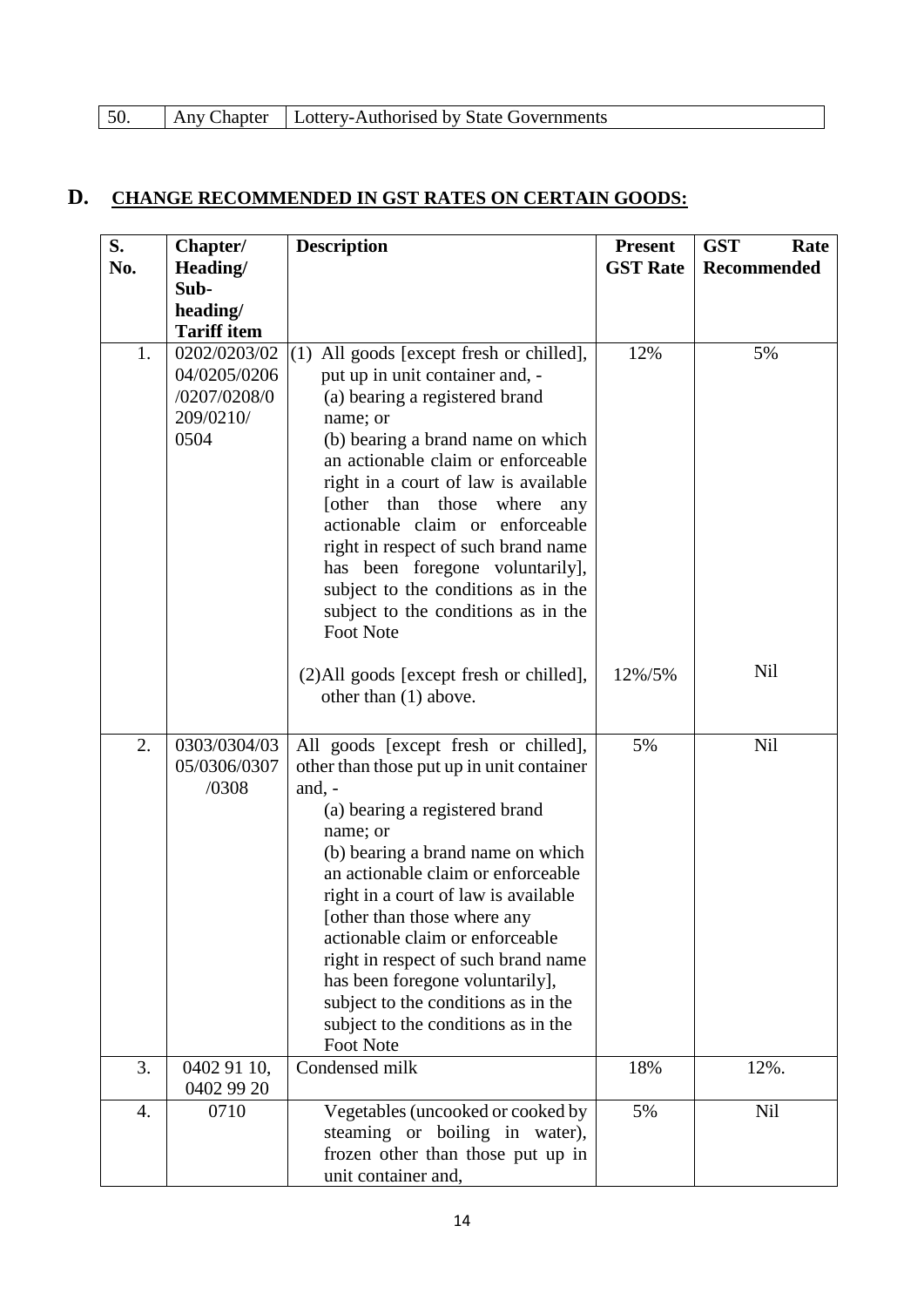|    |      | (a) bearing a registered brand<br>name; or<br>(b) bearing a brand name on which<br>an actionable claim or enforceable<br>right in a court of law is available<br>[other than those where<br>any<br>actionable claim or enforceable<br>right in respect of such brand name<br>has been foregone voluntarily],<br>subject to the conditions as in the<br><b>Foot Note</b>                                                                                                                                                                                                                                                                           |     |            |
|----|------|---------------------------------------------------------------------------------------------------------------------------------------------------------------------------------------------------------------------------------------------------------------------------------------------------------------------------------------------------------------------------------------------------------------------------------------------------------------------------------------------------------------------------------------------------------------------------------------------------------------------------------------------------|-----|------------|
| 5. | 0714 | Manioc, arrowroot, salep, Jerusalem<br>artichokes, sweet potatoes and similar<br>roots and tubers with high starch or<br>inulin content, dried, whether or not<br>sliced or in the form of pellets                                                                                                                                                                                                                                                                                                                                                                                                                                                | 5%  | <b>Nil</b> |
| 6. | 0714 | Manioc, arrowroot, salep, Jerusalem<br>artichokes, sweet potatoes and similar<br>roots and tubers with high starch or<br>inulin content, frozen, other than those<br>put up in unit container whether or not<br>sliced or in the form of pellets. and, -<br>(a) bearing a registered brand name;<br><sub>or</sub><br>(b) bearing a brand name on which<br>an actionable claim or enforceable<br>right in a court of law is available<br>[other than those<br>where<br>any<br>actionable claim or enforceable<br>right in respect of such brand name<br>has been foregone voluntarily],<br>subject to the conditions as in the<br><b>Foot Note</b> | 5%  | <b>Nil</b> |
| 7. | 08   | Dried makhana, whether or not shelled<br>or peeled other than those put up in unit<br>container and, -<br>(a) bearing a registered brand name; or<br>(b) bearing a brand name on which an<br>actionable claim or enforceable right in<br>a court of law is available [other than<br>those where any actionable claim or<br>enforceable right in respect of such<br>brand<br>been<br>foregone<br>name<br>has<br>voluntarily], subject to the conditions<br>as in the Foot Note                                                                                                                                                                     | 5%  | <b>Nil</b> |
| 8. | 0801 | <b>Desiccated Coconut</b>                                                                                                                                                                                                                                                                                                                                                                                                                                                                                                                                                                                                                         | 12% | 5%         |
| 9. | 1105 | Flour of potatoes put up in unit<br>1.<br>container and, -                                                                                                                                                                                                                                                                                                                                                                                                                                                                                                                                                                                        | 18% | 5%         |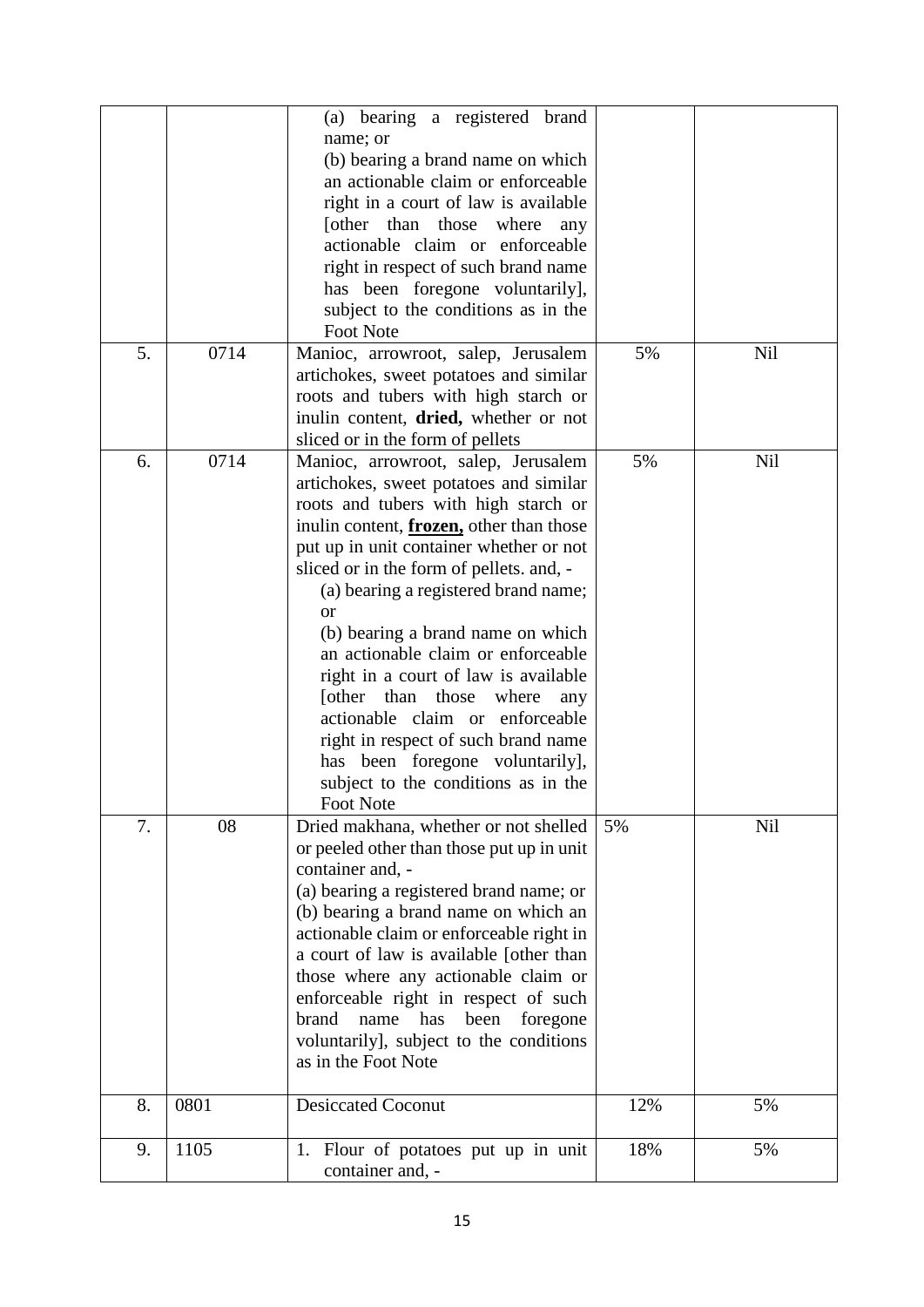|     |                             | (a) bearing a registered brand name;<br><b>or</b><br>(b) bearing a brand name on which<br>an actionable claim or enforceable<br>right in a court of law is available<br>(other than those<br>where<br>any<br>actionable claim or enforceable<br>right in respect of such brand name<br>has been foregone voluntarily),<br>subject to the conditions as in the<br><b>Foot Note</b><br>2. Meals, powder, flakes, granules and<br>pallets of potatoes other than those<br>put up in unit container and, -<br>(a) bearing a registered brand name;<br><sub>or</sub><br>(b) bearing a brand name on which | 18% | <b>Nil</b> |
|-----|-----------------------------|------------------------------------------------------------------------------------------------------------------------------------------------------------------------------------------------------------------------------------------------------------------------------------------------------------------------------------------------------------------------------------------------------------------------------------------------------------------------------------------------------------------------------------------------------------------------------------------------------|-----|------------|
|     |                             | an actionable claim or enforceable                                                                                                                                                                                                                                                                                                                                                                                                                                                                                                                                                                   |     |            |
|     |                             | right in a court of law is available<br>(other than those where<br>any                                                                                                                                                                                                                                                                                                                                                                                                                                                                                                                               |     |            |
|     |                             | actionable claim or enforceable                                                                                                                                                                                                                                                                                                                                                                                                                                                                                                                                                                      |     |            |
|     |                             | right in respect of such brand name<br>has been foregone voluntarily),                                                                                                                                                                                                                                                                                                                                                                                                                                                                                                                               |     |            |
|     |                             | subject to the conditions as in the                                                                                                                                                                                                                                                                                                                                                                                                                                                                                                                                                                  |     |            |
|     |                             | <b>Foot Note</b>                                                                                                                                                                                                                                                                                                                                                                                                                                                                                                                                                                                     |     |            |
| 10. | 1106 10 10                  | Guar meal                                                                                                                                                                                                                                                                                                                                                                                                                                                                                                                                                                                            | 5%  | <b>Nil</b> |
| 11. | 1203                        | Copra other than of seed quality                                                                                                                                                                                                                                                                                                                                                                                                                                                                                                                                                                     | 5%  | 5%         |
| 12. | 1210 10 00                  | neither<br>Hop<br>cones,<br>ground<br>nor<br>powdered nor in the form of pellets                                                                                                                                                                                                                                                                                                                                                                                                                                                                                                                     | 5%  | Nil        |
| 13. | 1404 [other                 | Coconut shell, un-worked.                                                                                                                                                                                                                                                                                                                                                                                                                                                                                                                                                                            | 5%  | <b>Nil</b> |
|     | than 1404 90<br>10, 1404 90 |                                                                                                                                                                                                                                                                                                                                                                                                                                                                                                                                                                                                      |     |            |
|     | 40, 1404 90                 |                                                                                                                                                                                                                                                                                                                                                                                                                                                                                                                                                                                                      |     |            |
|     | 50]                         |                                                                                                                                                                                                                                                                                                                                                                                                                                                                                                                                                                                                      |     |            |
| 14. | 1701                        | Khandsari sugar                                                                                                                                                                                                                                                                                                                                                                                                                                                                                                                                                                                      | 5%  | Nil        |
| 15. | 1701 91,                    | All goods, including refined sugar                                                                                                                                                                                                                                                                                                                                                                                                                                                                                                                                                                   | 18% | 12%        |
|     | 1701 99                     | containing<br>added<br>flavouring<br><b>or</b><br>colouring matter, sugar cubes other                                                                                                                                                                                                                                                                                                                                                                                                                                                                                                                |     |            |
|     |                             | those which attract are at 5% or Nil                                                                                                                                                                                                                                                                                                                                                                                                                                                                                                                                                                 |     |            |
|     |                             | GST.                                                                                                                                                                                                                                                                                                                                                                                                                                                                                                                                                                                                 |     |            |
| 16. | 1704                        | Puffed Rice Chikki, Peanut Chikki,                                                                                                                                                                                                                                                                                                                                                                                                                                                                                                                                                                   | 18% | 5%         |
|     |                             | Sesame Chikki til chikki, til patti, til                                                                                                                                                                                                                                                                                                                                                                                                                                                                                                                                                             |     |            |
|     |                             | revdi, sugar makhana, gajak, groundnut                                                                                                                                                                                                                                                                                                                                                                                                                                                                                                                                                               |     |            |
|     |                             | sweats Khaja, Khajuli, Anarsa, sakar,<br>khadi sakar, harda, sakariya, gatta,                                                                                                                                                                                                                                                                                                                                                                                                                                                                                                                        |     |            |
|     |                             | kuliya, elaichidana, lukumdana                                                                                                                                                                                                                                                                                                                                                                                                                                                                                                                                                                       |     |            |
| 17. | 1902                        | Pasta, whether or not cooked or stuffed                                                                                                                                                                                                                                                                                                                                                                                                                                                                                                                                                              | 18% | 12%        |
|     |                             | (with meat or other substances) or                                                                                                                                                                                                                                                                                                                                                                                                                                                                                                                                                                   |     |            |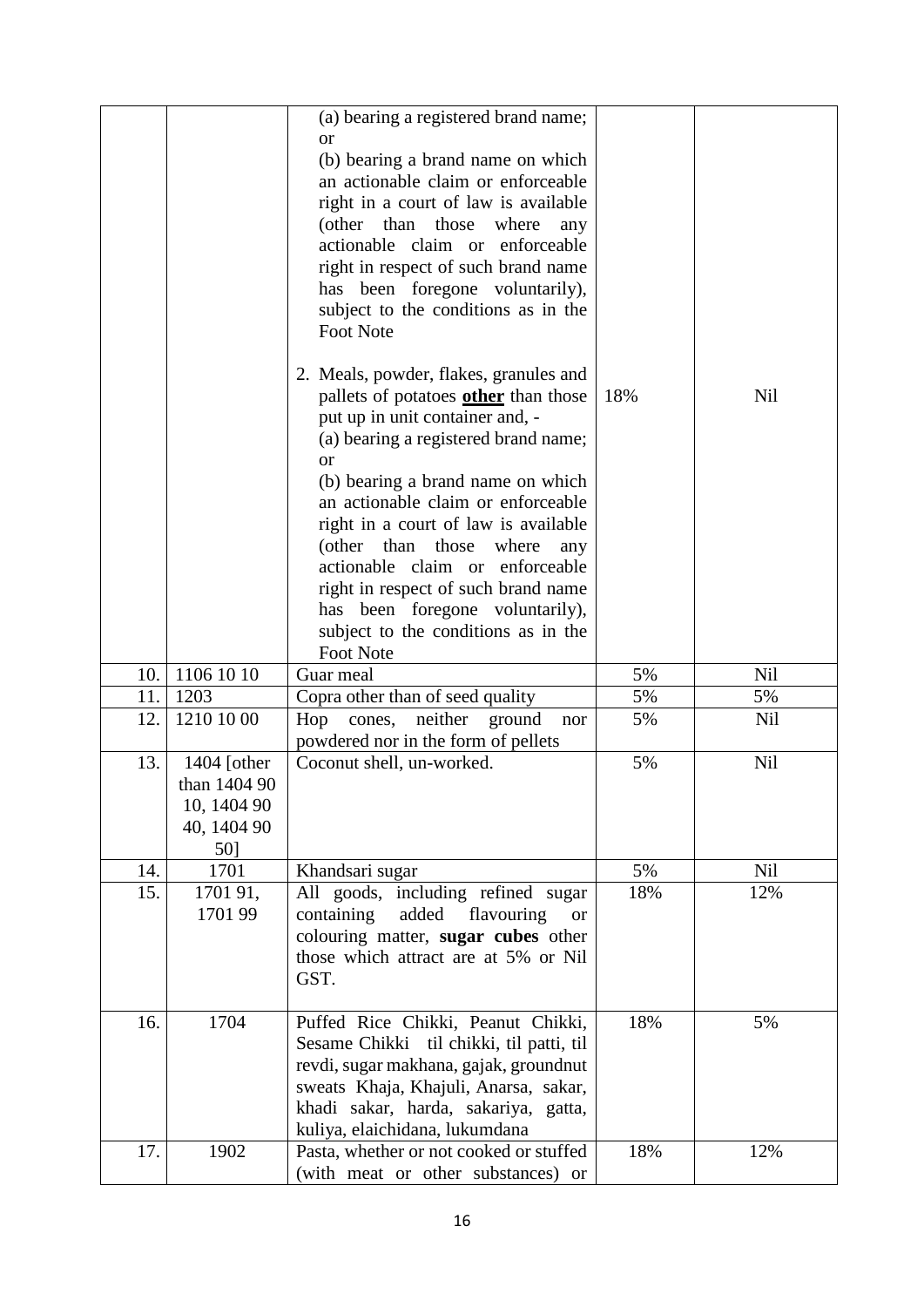|      |            | otherwise prepared, such as spaghetti,                                      |     |            |
|------|------------|-----------------------------------------------------------------------------|-----|------------|
|      |            | macaroni, noodles, lasagne, gnocchi,                                        |     |            |
|      |            | ravioli, cannelloni; couscous, whether                                      |     |            |
|      |            | or not prepared                                                             |     |            |
| 18.  | 2102       | Other single cell micro-organisms,                                          | 18% | 12 %       |
|      |            | dead (but not including vaccines of                                         |     |            |
|      |            | heading 3002)                                                               |     |            |
| 19.  | 2103 90 10 | Curry paste                                                                 | 18% | 12%        |
| 20.  | 2103 90 30 | Mayonnaise and salad dressings                                              | 18% | 12%        |
| 21.  | 2103 90 40 | Mixed, condiments and mixed                                                 | 18% | 12%        |
|      |            | seasoning                                                                   |     |            |
| 22.1 | 2106       | Idli, dosa batter                                                           | 12% | 5%         |
| 23.  | 2106 90 91 | Diabetic foods                                                              | 18% | 12%        |
| 24.  | 2106 90 99 | <b>Chutney Powder</b>                                                       | 18% | 5%         |
| 25.  | 2503 00 10 | Sulphur recovered as by-product in                                          | 18% | 5%         |
|      |            | refining of crude oil                                                       |     |            |
| 26.  | 26         | <b>Uranium Ore Concentrate</b>                                              | 5%  | <b>Nil</b> |
|      |            |                                                                             |     |            |
| 27.  | 2621       | Fly ash                                                                     | 18% | 5%         |
| 28.  | 2804 40 10 | Medicinal grade oxygen                                                      | 18% | 12%        |
| 29.  | 3215       | Printing ink, writing or drawing ink and                                    | 18% | 12%        |
|      |            | other inks, whether or not concentrated                                     |     |            |
|      |            | or solid [(other than Fountain pen ink                                      |     |            |
| 30.  | 4107       | and Ball pen ink)]                                                          | 12% | 5%         |
|      |            | Leather further prepared after tanning<br>or crusting, including parchment- |     |            |
|      |            | dressed leather, of bovine (including                                       |     |            |
|      |            | buffalo) or equine animals, without hair                                    |     |            |
|      |            | on, whether or not split, other than                                        |     |            |
|      |            | leather of heading 4114                                                     |     |            |
| 31.  | 4112       | Leather further prepared after tanning                                      | 12% | 5%         |
|      |            | or crusting, including parchment-                                           |     |            |
|      |            | dressed leather, of sheep or lamb,                                          |     |            |
|      |            | without wool on, whether or not split,                                      |     |            |
|      |            | other than leather of heading 4114                                          |     |            |
| 32.  | 4113       | Leather further prepared after tanning                                      | 12% | 5%         |
|      |            | or crusting, including parchment-                                           |     |            |
|      |            | dressed leather, of other animals,                                          |     |            |
|      |            | without wool or hair on, whether or not                                     |     |            |
|      |            | split, other than leather of heading 4114                                   |     |            |
| 33.  | 4114       | Chamois<br>(including)<br>combination                                       | 12% | 5%         |
|      |            | chamois) leather; patent leather and                                        |     |            |
|      |            | patent laminated leather; metallised                                        |     |            |
|      |            | leather                                                                     |     |            |
| 34.  | 4115       | Composition leather with a basis of                                         | 12% | 5%         |
|      |            | leather or leather fibre, in slabs, sheets                                  |     |            |
|      |            | or strip, whether or not in rolls; parings                                  |     |            |
|      |            | and other waste of leather or of                                            |     |            |
|      |            | composition leather, not suitable for the                                   |     |            |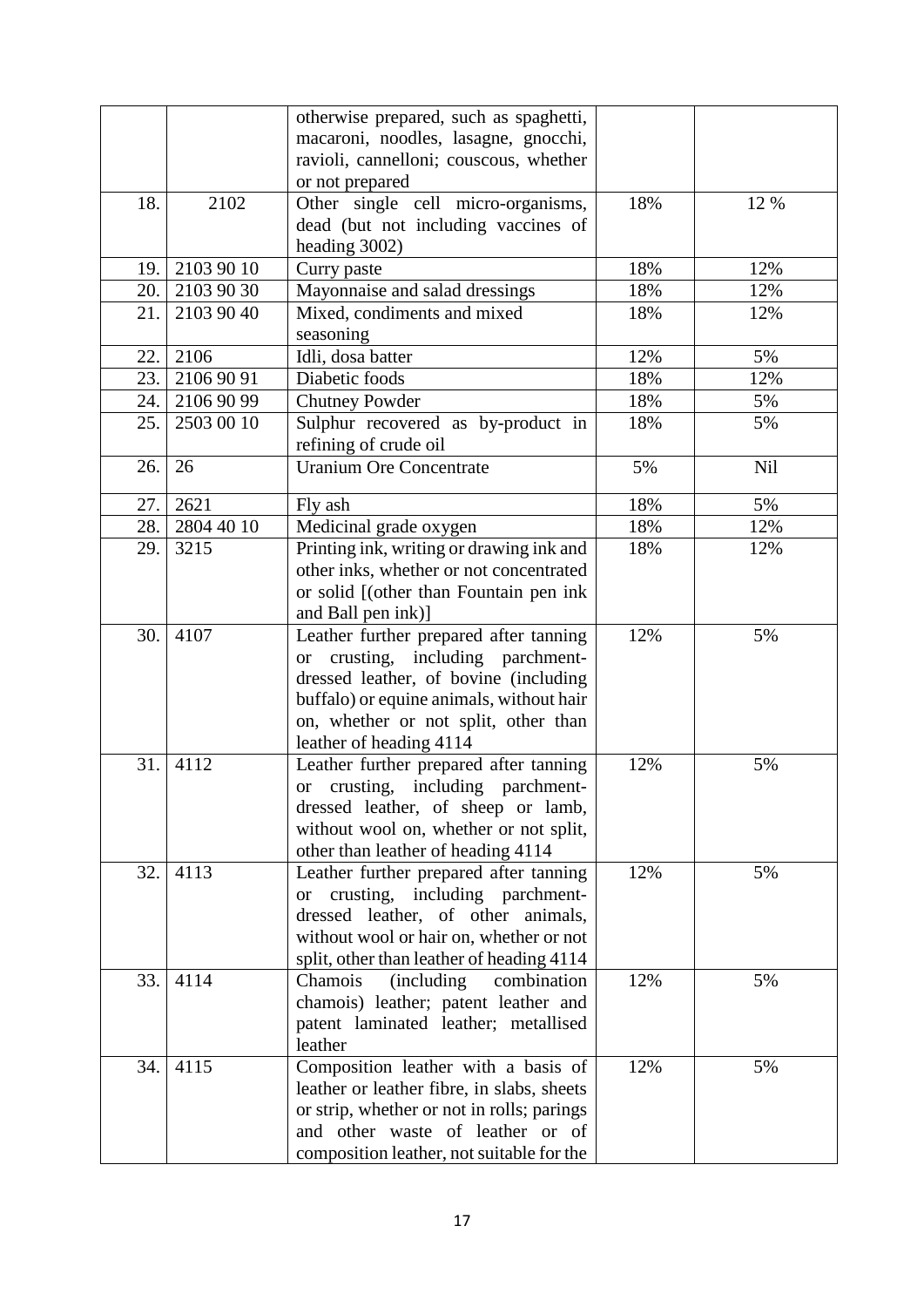|     |            | manufacture of leather articles; leather                                                                                                                                                                                                         |                                              |                                                           |
|-----|------------|--------------------------------------------------------------------------------------------------------------------------------------------------------------------------------------------------------------------------------------------------|----------------------------------------------|-----------------------------------------------------------|
| 35. | 4202 22 20 | dust, powder and flour<br>Hand bags and shopping bags, of                                                                                                                                                                                        | 18%                                          | 12%                                                       |
|     |            | cotton                                                                                                                                                                                                                                           |                                              |                                                           |
| 36. | 4202 22 30 | Hand bags and shopping bags, of jute                                                                                                                                                                                                             | 18%                                          | 12%                                                       |
| 37. | 5201       | Raw Cotton, supplied by agriculturist<br>to a registered person $-$ to issue<br>notification<br>under<br>9(3)<br>of<br>the<br>CGST/SGST Acts to prescribe that tax<br>on such supplies is to be paid by the<br>recipient under reverse Charge    | 5%                                           | 5% (under<br>reverse charge)                              |
| 38. | 5607       | a) Coir, cordage and ropes<br>Jute Twine<br>b)                                                                                                                                                                                                   | 12%                                          | 5%                                                        |
| 39. | 5608       | Knotted netting of twine, cordage or<br>rope; made up fishing nets and other<br>made up nets, of textile materials                                                                                                                               | 12%                                          | 5%<br>With no refund<br>of unutilised<br>input tax credit |
| 40. | 5609       | Products of coir                                                                                                                                                                                                                                 | 12%                                          | 5%                                                        |
| 41. | 5806       | Fabrics<br>Narrow Woven<br>including<br><b>Newar Cotton</b>                                                                                                                                                                                      | 12%                                          | 5%<br>With no refund<br>of unutilised<br>input tax credit |
| 42. | 6309       | Worn clothing and other worn articles;<br>rags                                                                                                                                                                                                   | $5\%$ /<br>12%<br>depending<br>on sale value | 5%                                                        |
| 43. | 6505       | Hats (knitted /crocheted) or made up<br>from lace or other textile fabrics.                                                                                                                                                                      | 18%                                          | 12%                                                       |
| 44. | 6815       | (a) Fly ash bricks<br>(b) Fly ash aggregate with 90% or<br>more fly ash content.                                                                                                                                                                 | 12%<br>18%                                   | 5%<br>5%                                                  |
| 45. | 7113       | Bangles of lac / shellac                                                                                                                                                                                                                         | 3%                                           | Nil                                                       |
| 46. | 8432       | Parts [falling under heading 8432] of<br>agricultural, horticultural or forestry<br>machinery for soil preparation or<br>cultivation; lawn or sports-ground<br>rollers falling under 8432                                                        | 18%                                          | 12%                                                       |
| 47. | 8433       | Parts [falling under heading 8433] of<br>harvesting or threshing machinery,<br>including straw or fodder balers; grass<br>or hay mowers; machines for cleaning,<br>sorting or grading eggs, fruit or other<br>agricultural produce falling under | 18%                                          | 12%                                                       |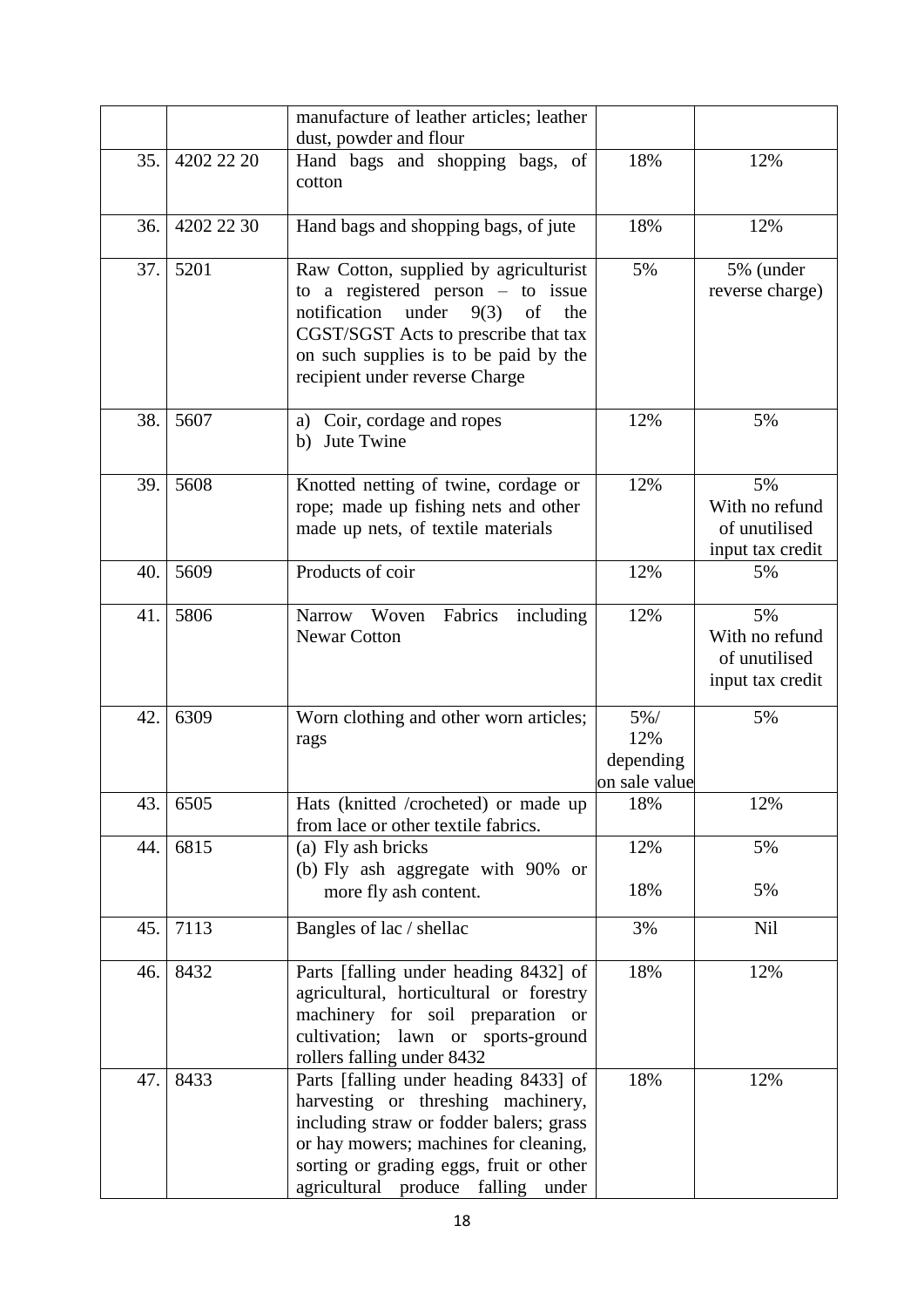|     |             | heading 8433 [other than machinery of<br>heading 8437]                                                                                                                                                                                                                                                                                                                                                                                                                                                                                                                                                                                                                                          |              |     |
|-----|-------------|-------------------------------------------------------------------------------------------------------------------------------------------------------------------------------------------------------------------------------------------------------------------------------------------------------------------------------------------------------------------------------------------------------------------------------------------------------------------------------------------------------------------------------------------------------------------------------------------------------------------------------------------------------------------------------------------------|--------------|-----|
| 48. | 8452        | Parts [falling under heading 8452] of<br>Sewing machines falling under heading<br>8452                                                                                                                                                                                                                                                                                                                                                                                                                                                                                                                                                                                                          | 18%          | 12% |
| 49. | 9003        | Frames and mountings for spectacles,<br>goggles or the like, and parts thereof                                                                                                                                                                                                                                                                                                                                                                                                                                                                                                                                                                                                                  | 18%          | 12% |
| 50. | 9021        | Orthopaedic<br>appliances,<br>including<br>crutches, surgical belts and trusses                                                                                                                                                                                                                                                                                                                                                                                                                                                                                                                                                                                                                 | 5%           | 5%  |
| 51. | 9403        | Furniture wholly made of bamboo or<br>cane                                                                                                                                                                                                                                                                                                                                                                                                                                                                                                                                                                                                                                                      | 18%          | 12% |
| 52. | 9507        | <b>Fishing hooks</b>                                                                                                                                                                                                                                                                                                                                                                                                                                                                                                                                                                                                                                                                            | 12%          | 5%  |
| 53. | 40, 84, 94  | Specified parts of aircraft, namely,<br>a) aircraft engines [84071000, 8411];<br>b) aircraft tyres $[40113000]$ ;<br>c) aircraft seats $[94011000]$                                                                                                                                                                                                                                                                                                                                                                                                                                                                                                                                             | 18% /<br>28% | 5%  |
| 54. | Any Chapter | (a) Scientific<br>technical<br>and<br>instruments, apparatus, equipment<br>(including computers);<br>(b) Accessories, parts, consumables<br>and live animals (for experimental<br>purposes);<br>(c) Computer software, Compact Disc-<br>Read Only Memory (CD-ROM),<br>recorded<br>magnetic<br>tapes,<br>microfilms, microfiches;<br>(d) Proto-types, the CIF value of which<br>does not exceed Rs. 50000 in a<br>financial year for import by Public<br>funded research institution or a<br>university or an Indian Institute of<br>Technology or Indian Institute of<br>Science, Bangalore or a Regional<br>Engineering College, other than a<br>hospital<br>[Subject to specified conditions] | 18%/28%      | 5%  |

#### **Foot Note:**

- (i) The phrase "unit container" means a package, whether large or small (for example, tin, can, box, jar, bottle, bag, or carton, drum, barrel, or canister) designed to hold a predetermined quantity or number, which is indicated on such package.
- (ii) (a) The phrase "brand name" means brand name or trade name, that is to say, a name or a mark, such as symbol, monogram, label, signature or invented word or writing which is used in relation to such specified goods for the purpose of indicating, or so as to indicate a connection in the course of trade between such specified goods and some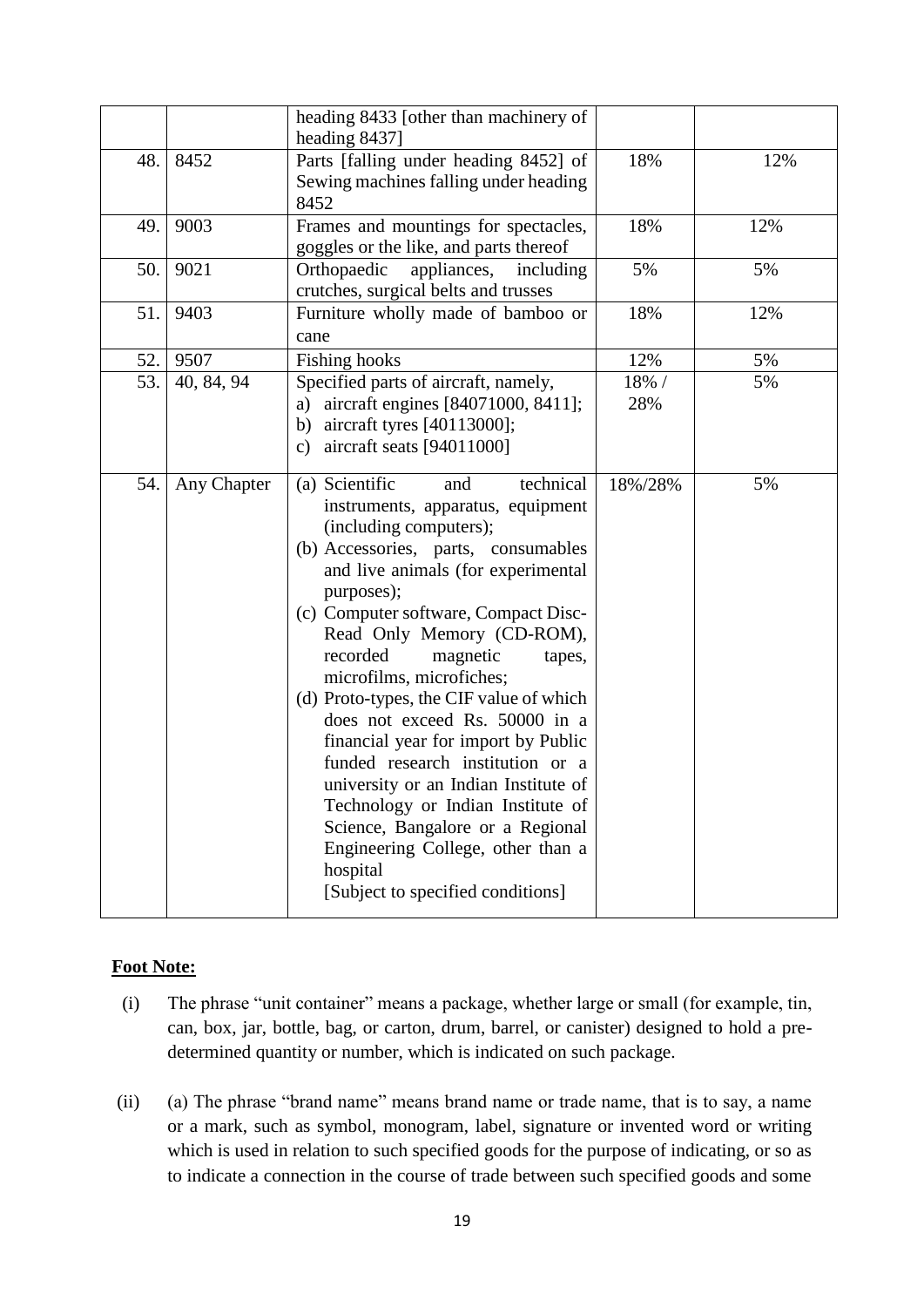person using such name or mark with or without any indication of the identity of that person.

- (b) The phrase "registered brand name" means,
	- (A) a brand registered as **on** the 15th May 2017 or thereafter under the Trade Marks Act, 1999 irrespective of whether or not the brand is subsequently deregistered;
	- (B) a brand registered as **on** the 15th May2017 or thereafter under the Copyright Act, 1957(14 of 1957);
	- (C) a brand registered as **on** the 15th May2017 or thereafter under any law for the time being in force in any other country.
- (iii) For foregoing an actionable claim or enforceable right on a brand name,
	- (a) the person undertaking packing of such goods in unit containers which bears a brand name shall file an affidavit to that effect with the **jurisdictional commissioner of Central tax** that he is voluntarily foregoing his actionable claim or enforceable right on such brand name as defined in Explanation (ii)(a); and
	- (b) the person undertaking packing of such goods in unit containers which bear a brand name shall, on each such unit containers, clearly print in indelible ink, both in English and the local language, that in respect of the brand name as defined in Explanation  $(ii)(a)$  printed on the unit containers he has foregone his actionable claim or enforceable right voluntarily.

Provided that, if the person having an actionable claim or enforceable right on a brand name and the person undertaking packing of such goods in unit containers are two different persons, then the person having an actionable claim or enforceable right on a brand name shall file an affidavit to that effect with the jurisdictional Commissioner of Central tax of the person undertaking packing of such goods that he is voluntarily foregoing his actionable claim or enforceable right on such brand name as defined in Explanation (ii)(a); and he has authorised the person [undertaking packing of such goods in unit containers bearing said brand name] to print on such unit containers in indelible ink, both in English and the local language, that in respect of such brand name he [the person owning the brand name] is voluntarily foregoing the actionable claim or enforceable right voluntarily on such brand name.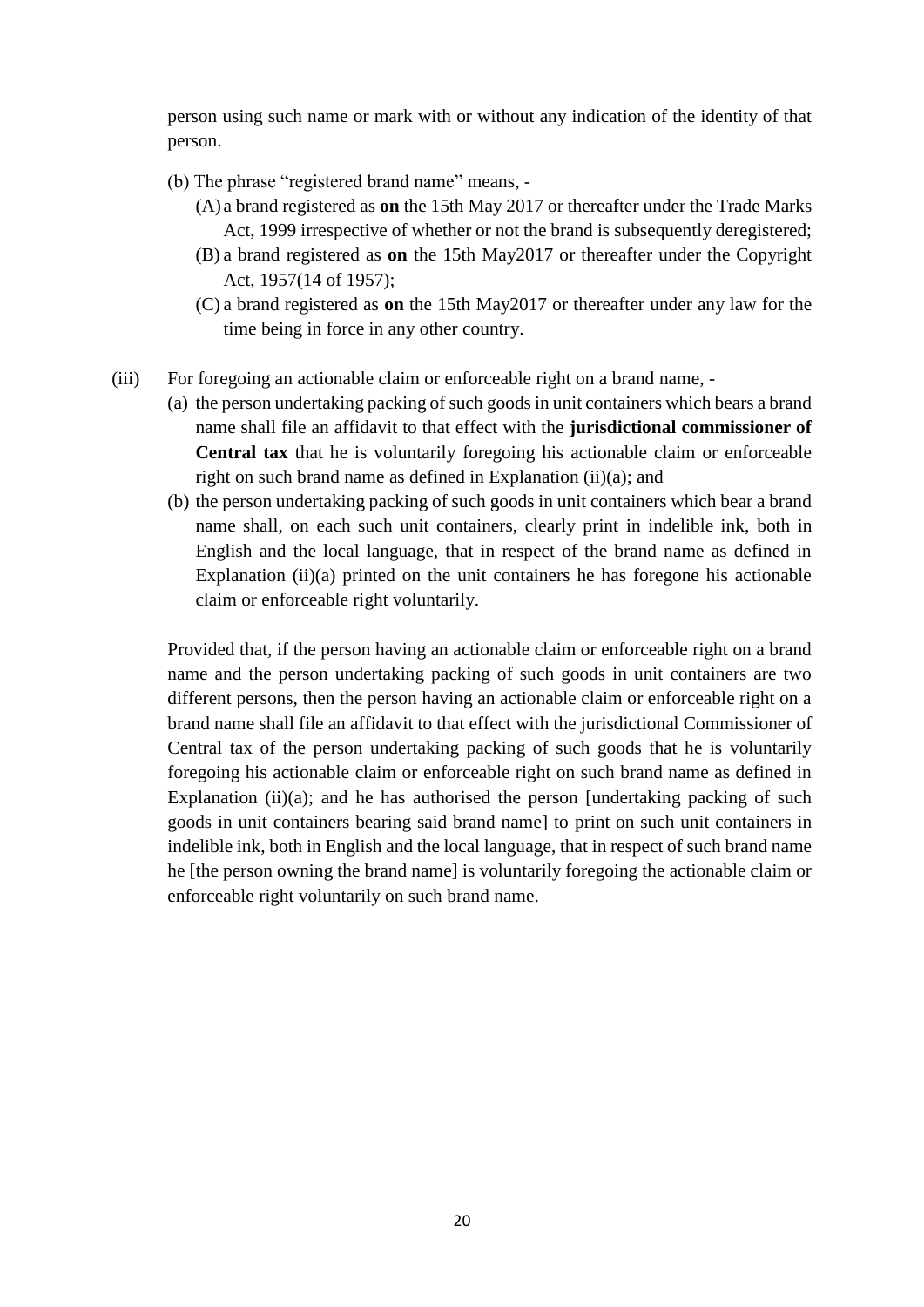# E. **CHANGES IN IGST RATE RECOMMENDED ON CERTAIN GOODS:**

| S.<br>N <sub>0</sub> | Chapter/<br>Heading/                   | <b>Description</b>                                                                                                                                                                                                                                                                                                                                                                                                                                                                                                                          | <b>Present IGST</b><br>Rate                                                                                                                                                    | <b>IGST Rate</b><br><b>Recommended</b>    |
|----------------------|----------------------------------------|---------------------------------------------------------------------------------------------------------------------------------------------------------------------------------------------------------------------------------------------------------------------------------------------------------------------------------------------------------------------------------------------------------------------------------------------------------------------------------------------------------------------------------------------|--------------------------------------------------------------------------------------------------------------------------------------------------------------------------------|-------------------------------------------|
|                      | Sub-<br>heading/<br><b>Tariff item</b> |                                                                                                                                                                                                                                                                                                                                                                                                                                                                                                                                             |                                                                                                                                                                                |                                           |
| 1.                   | 0402                                   | milk<br>Skimmed<br>powder,<br><b>or</b><br>concentrated milk<br>benefit<br>$\overline{a}$<br>extend<br>the<br>of<br>No.<br>30/2017-<br>notification<br>Integrated Tax (Rate) dated 22 <sup>nd</sup><br>September, 2017 applicable in<br>distributed<br>relation<br>milk<br>to<br>through dairy co-operatives to<br>milk<br>distributed<br>through<br>companies registered under the<br>companies Act.]                                                                                                                                      | Exempt<br>from<br>IGST, subject to<br>certain<br>conditions,<br>under<br>notification No.<br>30/2017-<br>Integrated<br>Tax<br>(Rate) dated 22 <sup>nd</sup><br>September, 2017 | <b>Nil</b><br>[On inter-state]<br>supply] |
| 2.                   | 30                                     | Imported Lifesaving Medicines<br>for personal use supplied free of<br>cost by overseas supplier, subject<br>to conditions that:<br>Drugs and medicines are<br>i.<br>supplied free of cost for<br>free, for personal use,<br>ii.<br>Certification<br>by<br>the<br><b>DGHS</b> of Centre or State<br>[or an equivalent officer<br>of the State] that these<br>medicines<br>are<br>lifesaving; and<br><b>Other</b><br>iii.<br>specified<br>conditions<br>to<br>ensure<br>the<br>that<br>proposed<br>exemption reaches to<br>intended patients] | 12/5%                                                                                                                                                                          | <b>Nil</b><br>[On import]                 |
| 3.                   | Any chapter                            | All goods, vessels, ships, rigs<br>[other than motor vehicles] etc.<br>imported under lease, subject to<br>condition that IGST is paid on<br>such lease amount.<br>present,<br>exemption<br>At<br>is<br>available for<br>i. Imported aircrafts and aircraft<br>engines under lease;<br>ii. Imported goods for temporary<br>period under lease;<br>iii. Imported<br>Oils<br>rigs<br>and<br>associated goods under lease                                                                                                                      | Applicable<br><b>IGST</b> rate                                                                                                                                                 | <b>Nil</b><br>[On import]                 |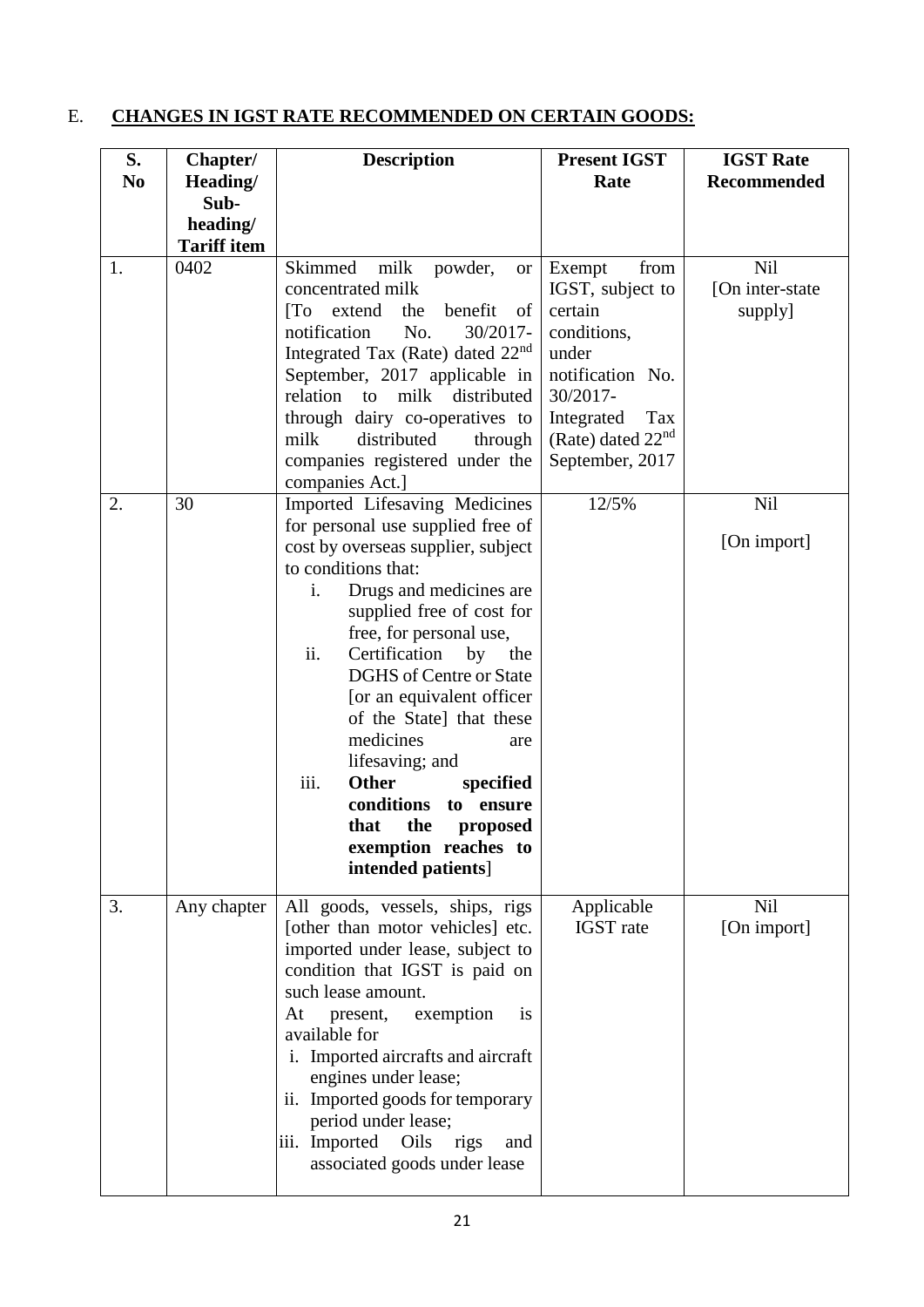| 4. | All goods   | <b>ATA Carnet System</b>           | Temporary        | Nil          |
|----|-------------|------------------------------------|------------------|--------------|
|    |             |                                    | import is exempt | [On import]  |
|    |             | Expanding<br>the<br>of<br>scope    |                  |              |
|    |             | exemption from IGST, so as to      |                  |              |
|    |             | extend the exemption to:           |                  |              |
|    |             | professional equipment<br>$i$ .    |                  |              |
|    |             | accredited press<br>by             |                  |              |
|    |             | persons who visit India            |                  |              |
|    |             | for covering national /            |                  |              |
|    |             | international events               |                  |              |
|    |             | equipment<br>for<br>ii.            |                  |              |
|    |             | broadcasting of events             |                  |              |
|    |             | (sound and television)             |                  |              |
|    |             | iii.<br>goods imported for sports  |                  |              |
|    |             | purposes and                       |                  |              |
|    |             | testing, measurement and<br>iv.    |                  |              |
|    |             | calibration equipment.             |                  |              |
|    |             | subject to existing condition of   |                  |              |
|    |             | re-export of these goods within    |                  |              |
|    |             | specified period and other         |                  |              |
|    |             | condition.                         |                  |              |
| 5. | Any chapter | Specified goods, including rifles, | 12%, 18%, 28%    | Nil          |
|    |             | pistols, bows, imported by a       |                  | [On imports] |
|    |             | sports person of outstanding       |                  |              |
|    |             | eminence, subject to specified     |                  |              |
|    |             | condition                          |                  |              |

# **F. Modification in definition/ clarification in respect of changes in GST/IGST rates on goods**

| S.<br>N <sub>0</sub> | Chapter/<br>Heading/ | <b>Description</b>            | <b>Present</b><br><b>GST Rate</b> | <b>Modification/clarification</b><br>Recommended |
|----------------------|----------------------|-------------------------------|-----------------------------------|--------------------------------------------------|
|                      | Sub-<br>heading/     |                               |                                   |                                                  |
|                      | <b>Tariff item</b>   |                               |                                   |                                                  |
|                      |                      |                               |                                   |                                                  |
| 1.                   | 7, 10, 11            | Cereals, pulses, flours       | Branded -                         | The<br>Council<br>has<br>a)                      |
|                      |                      | Food grains, pulses and<br>a) | 5%                                | recommended following                            |
|                      |                      | flours put up in unit         | Unbranded                         | modification:                                    |
|                      |                      | containers and bearing a      | -Nil                              | will<br><b>Brand</b><br>name<br>$\mathbf{1}$ .   |
|                      |                      | registered brand name or a    |                                   | include 'brand name                              |
|                      |                      | brand name on which an        |                                   | registered as <b>on</b> $15th$                   |
|                      |                      | actionable<br>claim<br>or     |                                   | 2017<br>May<br><sub>or</sub>                     |
|                      |                      | enforceable right in court    |                                   | thereafter,                                      |
|                      |                      | of law is available attract   |                                   | irrespective of whether                          |
|                      |                      | 5% rate.                      |                                   | or not the brand is                              |
|                      |                      | this<br>b) For<br>purpose,    |                                   | subsequently                                     |
|                      |                      | registered brand<br>name      |                                   | deregistered.                                    |
|                      |                      | brand<br>means<br>names       |                                   | ii.<br>Similar changes<br>in                     |
|                      |                      | registered as on $15th$ May   |                                   | other clauses of the                             |
|                      |                      | irrespective<br>2017,<br>of   |                                   | definition.                                      |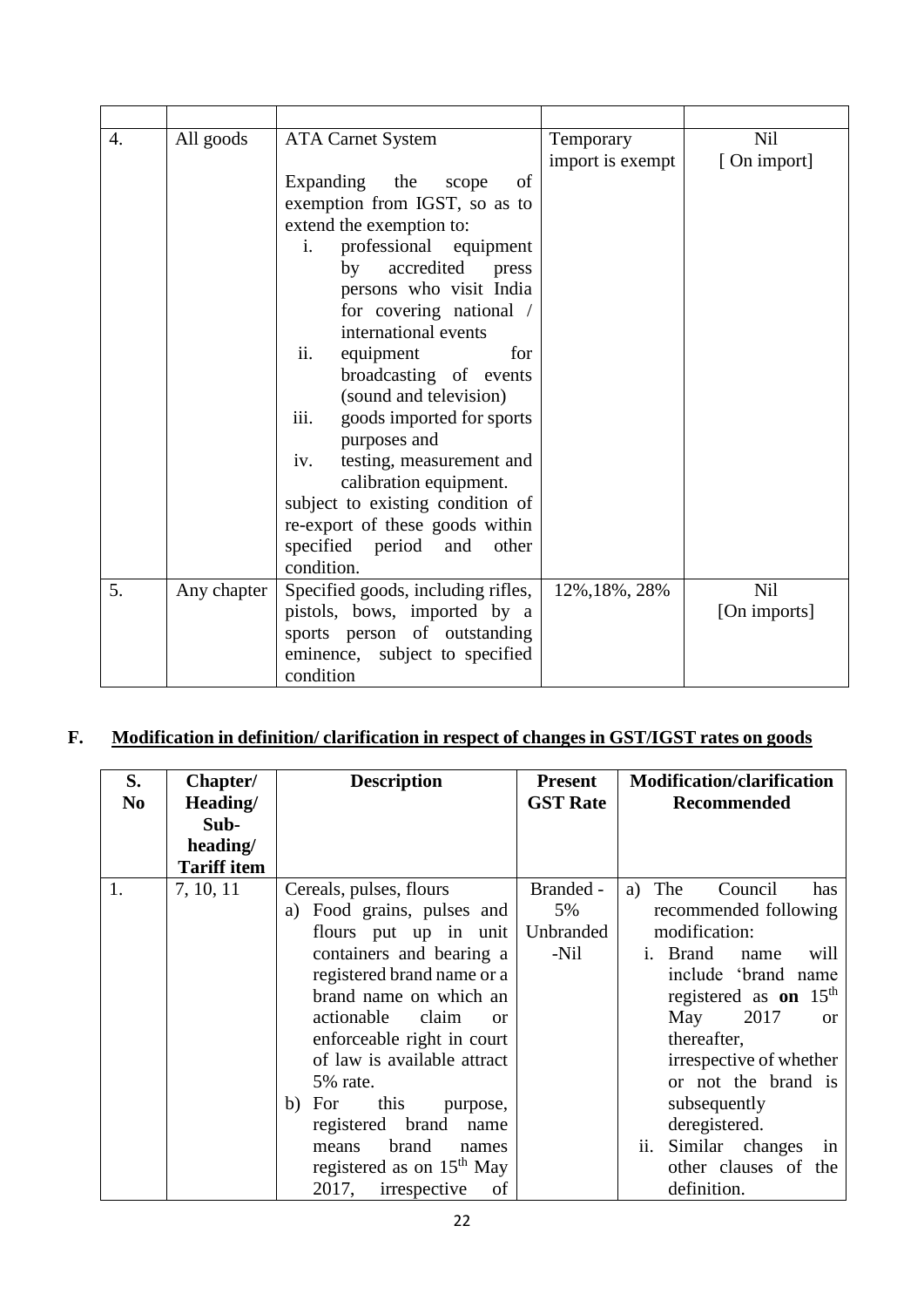|    |                                        | whether or not the brand is<br>subsequently<br>deregistered.                                                  |           | To clarify that<br>b)<br>the<br>condition of foregoing<br>actionable<br>claim<br>of<br>enforceable right [to be<br>eligible for exemption]<br>for being eligible to Nil<br>GST rate applies to any<br>brand [as defined in<br>Notification], whether<br>registered or not.                                 |
|----|----------------------------------------|---------------------------------------------------------------------------------------------------------------|-----------|------------------------------------------------------------------------------------------------------------------------------------------------------------------------------------------------------------------------------------------------------------------------------------------------------------|
| 2. | 50, 51, 52,<br>53, 54, 55,<br>5801, 60 | <b>Textile fabrics</b>                                                                                        | 5%/12%    | regards<br>export<br>of<br>As<br>fabrics- to clarify that the<br>manufacturer of such fabrics<br>will be eligible for refund of<br>unutilized input tax credit of<br>GST paid on inputs [other<br>than<br>capital goods] in<br>of<br>fabrics<br>respect<br>manufactured and exported<br>by him.            |
| 3. | 6913                                   | Terracotta idol figurines of<br>the Gora Dev (tribal horse<br>God)                                            | Nil       | Nil<br>[To clarify that terracotta<br>idols, being also idols of<br>clay, are eligible for Nil<br>GST rate].                                                                                                                                                                                               |
| 4. | 84 or 85                               | E-waste                                                                                                       | 5%        | 5%<br>To change the definition of<br>e-waste, so as to restrict the<br>5% concessional GST rate<br>only<br>electrical<br>to<br>and<br>electronic equipment, listed<br>in Schedule I of the E-Waste<br>(Management) Rules, whole<br>or in part if discarded as<br>waste by the consumer or<br>bulk consumer |
| 5. | 89                                     | Rigs, tools and spares, and all<br>goods on wheels [like cranes],<br>removed from one State to<br>other State | No supply | To include these goods in<br>within the purview of the<br>$1/1/2017$ -IGST<br>Circular<br>dated 07.07.17, by suitably<br>modifying / reissuing the<br>said Circular.                                                                                                                                       |
| 6. | 9002                                   | <b>Intraocular Lens</b>                                                                                       | 12%       | 12%<br>a) Change in classification<br>from 9002 to 9021]<br>b) For the past period<br>clarification to be issued<br>stating that for the period<br>upto this change intra                                                                                                                                  |